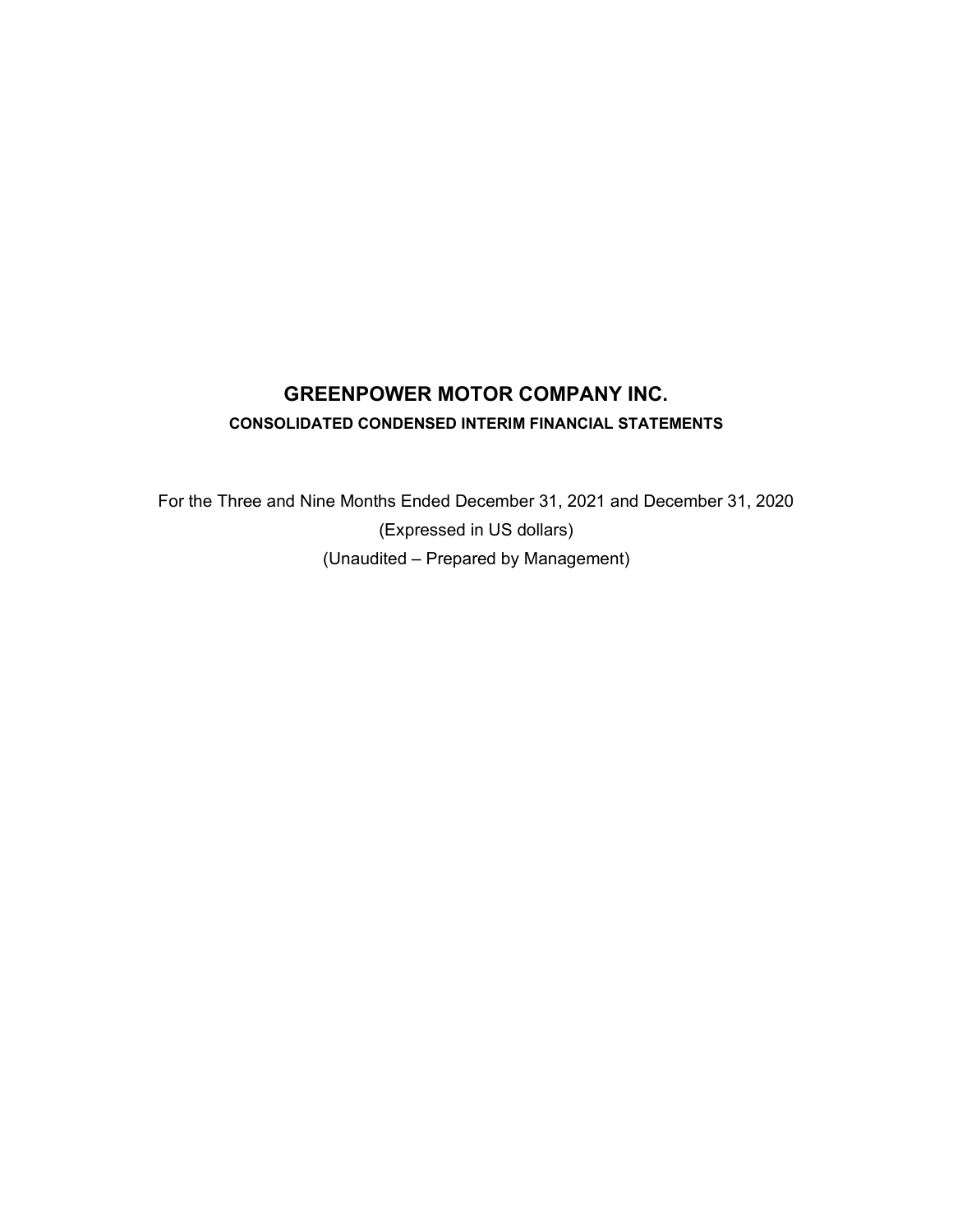## **December 31, 2021**

| Consolidated Condensed Interim Statements of Operations and Comprehensive Loss 4 |  |
|----------------------------------------------------------------------------------|--|
|                                                                                  |  |
|                                                                                  |  |
|                                                                                  |  |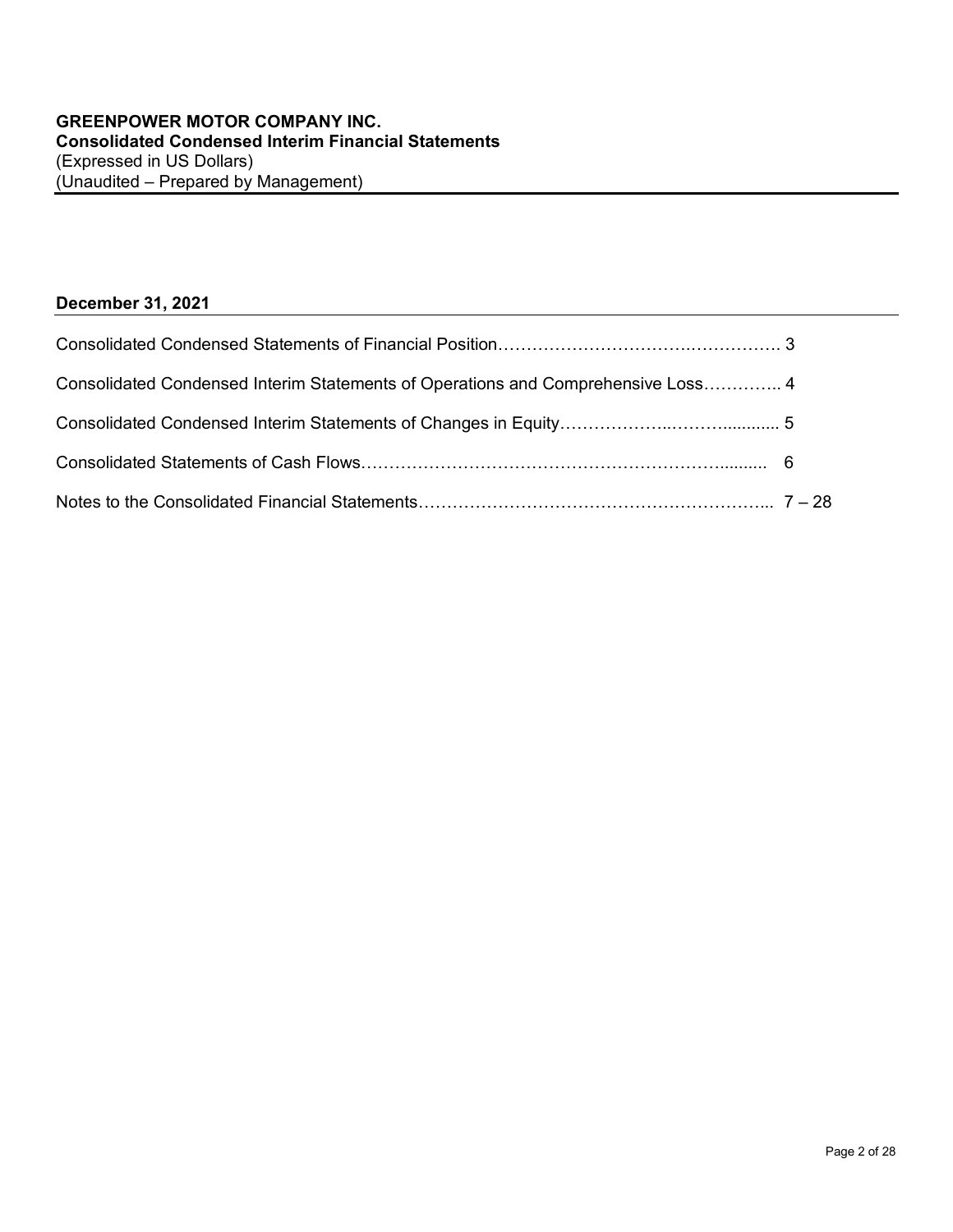Consolidated Condensed Interim Statements of Financial Position As at December 31, 2021 and March 31, 2021

(Expressed in US Dollars)

|                                                       | December 31, 2021 |                | March 31, 2021 |                |
|-------------------------------------------------------|-------------------|----------------|----------------|----------------|
|                                                       | (Unaudited)       |                |                | (Audited)      |
| <b>Assets</b>                                         |                   |                |                |                |
| <b>Current</b>                                        |                   |                |                |                |
| Cash                                                  | \$                | 208,155        | \$             | 15,096,200     |
| Restricted Cash (Note 3)                              |                   | 111,752        |                | 111,748        |
| Accounts receivable, net of allowances (Note 4)       |                   | 5,389,396      |                | 4,447,617      |
| <b>GST</b> receivable                                 |                   | 89,873         |                | 91,755         |
| Current portion of lease finance receivables (Note 5) |                   | 400,687        |                | 308,505        |
| Inventory (Note 6)                                    |                   | 28,575,620     |                | 12,461,967     |
| Prepaids and deposits                                 |                   | 496,831        |                | 423,146        |
|                                                       |                   | 35,272,314     |                | 32,940,938     |
| <b>Non-current</b>                                    |                   |                |                |                |
| Promissory note receivable (Note 7)                   |                   | 103,261        |                | 99,346         |
| Lease finance receivables (Note 5)                    |                   | 3,307,463      |                | 3,613,886      |
| Right of use assets (Note 8)                          |                   | 169,426        |                | 355,178        |
| Property and equipment (Note 9)                       |                   | 3,267,303      |                | 2,146,576      |
| Prepaids and deposits                                 |                   | 46,692         |                | 46,692         |
| Deferred financing fees                               |                   | 78,113         |                | 416,738        |
| Other assets                                          |                   |                |                |                |
|                                                       | \$                | 42,244,573     | \$             | 39,619,355     |
| Liabilities                                           |                   |                |                |                |
| <b>Current</b>                                        |                   |                |                |                |
| Line of credit (Note 10)                              | \$                | 4,104,678      | \$             |                |
| Accounts payable and accrued liabilities (Note 18)    |                   | 1,184,324      |                | 1,294,056      |
| Deferred revenue (Note 15)                            |                   | 23,714         |                | 125,005        |
| Current portion of warranty liability (Note 21)       |                   | 77,950         |                | 101,294        |
| Promissory note payable (Note 14)                     |                   | 311,764        |                | 346,166        |
| Current portion of lease liabilities (Note 8)         |                   | 184,333        |                | 266,042        |
|                                                       |                   | 5,886,763      |                | 2,132,563      |
| Non-current                                           |                   |                |                |                |
| Payroll protection program loan (Note 22)             |                   |                |                | 365,278        |
| Lease liabilities (Note 8)                            |                   |                |                | 120,609        |
| Warranty liability (Note 21)                          |                   | 985,573        |                | 848,457        |
|                                                       |                   | 6,872,336      |                | 3,466,907      |
|                                                       |                   |                |                |                |
| <b>Equity</b>                                         |                   |                |                |                |
| Share capital (Note 11)                               |                   | 67, 155, 439   |                | 61,189,736     |
| Reserves                                              |                   | 7,894,656      |                | 6,677,123      |
| Accumulated other comprehensive loss                  |                   | (119, 103)     |                | (89, 023)      |
| Accumulated deficit                                   |                   | (39, 558, 755) |                | (31, 625, 388) |
|                                                       |                   | 35, 372, 237   |                | 36, 152, 448   |
|                                                       | \$                | 42,244,573     | \$             | 39,619,355     |

Nature of Operations and Going Concern - Note 1 Subsequent Events - Note 23

Approved on behalf of the Board on February 9, 2022

 */s/ Fraser Atkinson /s/ Mark Achtemichuk* Director Director

(The accompanying notes are an integral part of these consolidated condensed interim financial statements)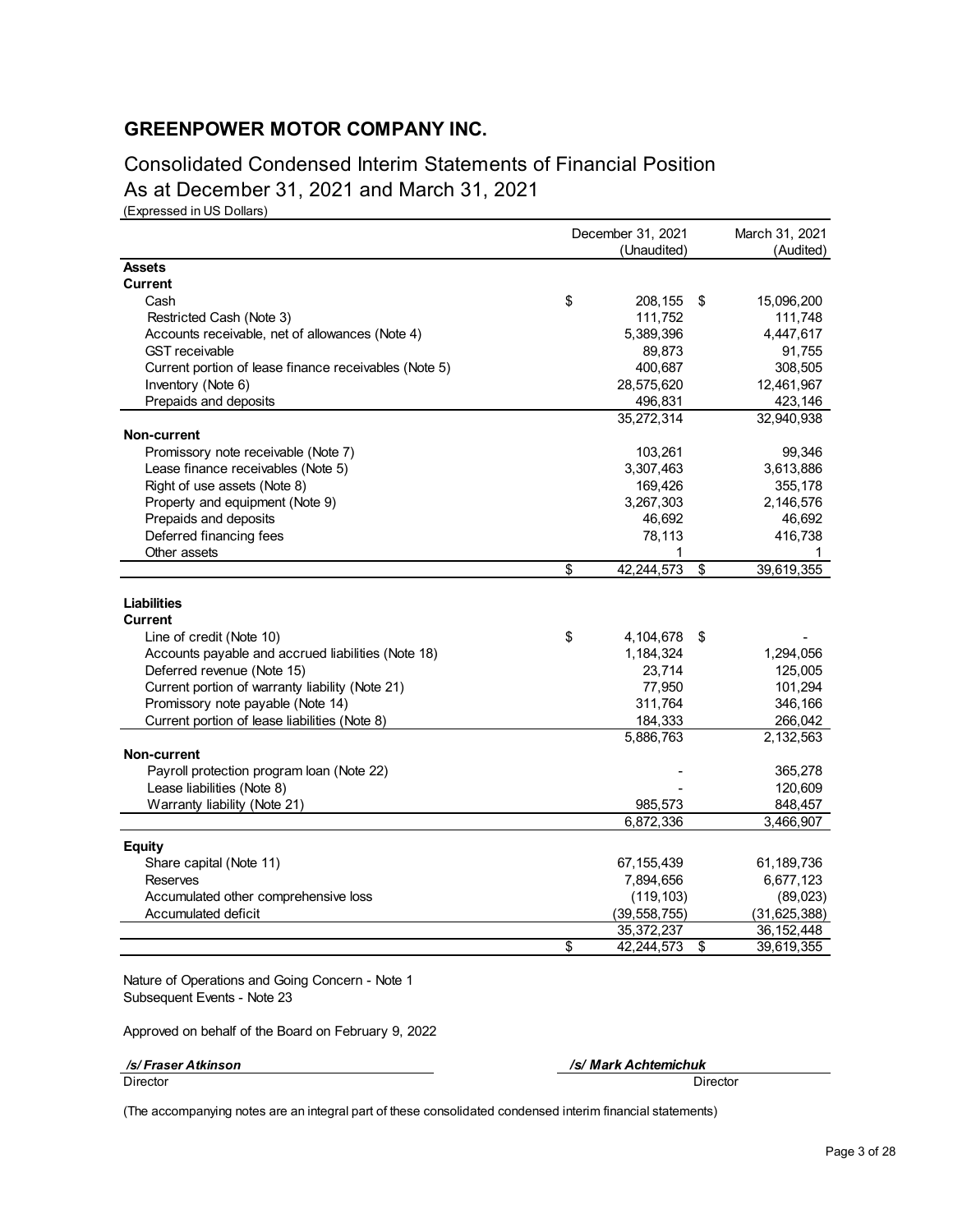# Consolidated Condensed Interim Statements of Operations and Comprehensive Loss

For the Three and Nine Months Ended December 31, 2021 and 2020

(Expressed in US Dollars) (Unaudited)

December 31, December 31, December 31, December 31, 2021 2020 2021 2020 Revenue (Note 20) \$ 5,313,352 \$ 2,398,781 \$ 12,414,317 \$ 7,506,447 Cost of Sales 3,837,303 1,488,974 9,134,645 5,094,338 **Gross Profit** 2,412,109 3,279,672 2,412,109 3,279,672 3,279,672 3,279,672 3,279,672 3,412,109 **Sales, general and administrative costs** Administrative fees (Note 18) 1,503,602 1,051,776 4,022,759 2,769,949<br>Depreciation (Notes 8 and 9) 127,210 122,881 392,685 355,113 Depreciation (Notes 8 and 9) Product development costs 286,007 186,977 926,675 643,785 Office expense 128,504 84,561 292,434 187,972 Insurance 374,117 233,415 804,740 330,552 Professional fees (Note 18) 272,168 117,901 791,932 275,977 Sales and marketing 133,424 182,790 421,268 235,834<br>Share-based payments (Notes 12 and 18) 3.1.1.109,505 570,798 2,787,822 320,567 Share-based payments (Notes 12 and 18) Transportation costs (Note 18) 52,679 65,963 186,374 119,459 Travel, accomodation, meals and entertainment and the commodation, meals and entertainment and the commodation, the commodation of the commodation, meals and entertainment and the commodation of the commodation of the comm Allowance for (recovery of) credit losses (Note 4) 87,644 8,278 100,116 (4,889) **Total sales, general and administrative costs** 4,277,630 2,699,194 11,145,886 5,913,034 **Loss from operations before interest, accretion and foreign exchange** (2,801,581) (1,789,387) (7,866,214) (3,500,925) Interest and accretion (94,103) (362,230) (365,585) (1,423,138) Other income (Note 22) 362,978 Foreign exchange gain / (loss) (62,772) 18,511 (64,546) (124,542) **Loss for the period** (2,958,456) (2,133,106) (7,933,367) (5,048,605) **Other comprehensive income / (loss)** Cumulative translation reserve (3,204) (294,759) (30,080) (470,946) **Total comprehensive loss for the period**  $$ (2,961,660) $ (2,427,865) $ ($7,963,447) $ ($5,519,551)$ **Loss per common share, basic and diluted**  $\qquad \qquad$  \$ (0.13) \$ (0.11) \$ (0.37) \$ (0.29) **Weighted average number of common shares outstanding, basic and diluted** 22,206,047 19,430,580 21,662,425 17,237,791 For the three months ended For the Nine months ended

(The accompanying notes are an integral part of these consolidated condensed interim financial statements)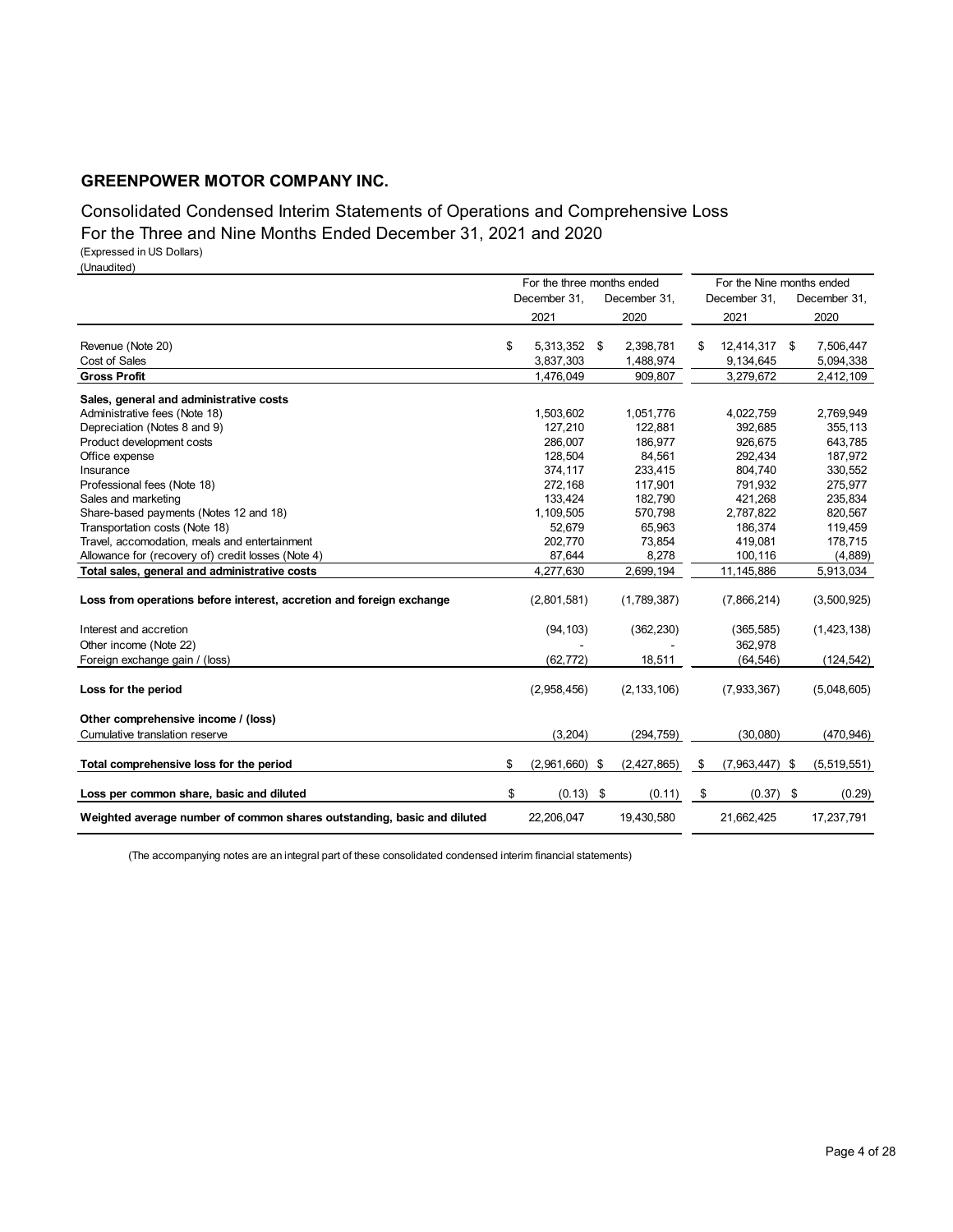## **Consolidated Condensed Interim Statements of Changes in Equity (Deficit)**

**For the Nine Months ended December 31, 2021 and 2020**

| (Expressed in US Dollars)                                |                          | <b>Share Capital</b> |               |  | <b>Equity portion</b>    |        |                 | <b>Accumulated other</b> |                              |  |               |  |
|----------------------------------------------------------|--------------------------|----------------------|---------------|--|--------------------------|--------|-----------------|--------------------------|------------------------------|--|---------------|--|
| (Unaudited)                                              | Number of                |                      |               |  | of convertible           |        |                 | comprehensive            | Accumulated                  |  |               |  |
|                                                          | <b>Common shares</b>     |                      | Amount        |  | debentures               |        | <b>Reserves</b> | income (loss)            | Deficit                      |  | <b>Total</b>  |  |
| Balance, March 31, 2020                                  | 15,486,750               | \$                   | 16,892,725 \$ |  | 379,506 \$               |        | 5,515,639 \$    | $(110, 192)$ \$          | $(23,852,634)$ \$            |  | (1, 174, 956) |  |
| Shares issued for cash                                   | 1,885,000                |                      | 37,700,000    |  |                          |        |                 |                          | $\overline{\phantom{a}}$     |  | 37,700,000    |  |
| Share issuance costs                                     | $\overline{\phantom{a}}$ |                      | (2,934,591)   |  |                          |        |                 |                          | $\overline{\phantom{a}}$     |  | (2,934,591)   |  |
| Shares issued for exercise of warrants                   | 1,537,881                |                      | 4,975,586     |  | $\overline{\phantom{0}}$ |        | (750, 558)      |                          | $\blacksquare$               |  | 4,225,028     |  |
| Shares issued for conversion of debentures               | 1,703,240                |                      | 4,216,132     |  | (379, 506)               |        |                 |                          |                              |  | 3,836,626     |  |
| Fair value of stock options exercised                    | 1,429                    |                      | 4,632         |  | $\blacksquare$           |        | (1,727)         |                          | L,                           |  | 2,905         |  |
| Share based payments                                     |                          |                      |               |  | $\overline{\phantom{0}}$ |        | 820,567         |                          | ÷,                           |  | 820,567       |  |
| Cumulative translation reserve                           |                          |                      |               |  |                          |        |                 | (470, 946)               | $\overline{\phantom{a}}$     |  | (470, 946)    |  |
| Net loss for the period                                  |                          |                      |               |  |                          |        |                 |                          | (5,048,605)                  |  | (5,048,605)   |  |
| Net fractional shares as a result of share consolidation | 4                        |                      |               |  |                          |        |                 |                          |                              |  |               |  |
| Balance, December 31, 2020                               | 20,614,304               | \$                   | 60,854,484 \$ |  |                          | $-$ \$ | 5,583,921       | \$<br>$(581, 138)$ \$    | (28,901,239)                 |  | \$ 36,956,028 |  |
| Balance, March 31, 2021                                  | 20,892,560 \$            |                      | 61,189,736 \$ |  |                          | $-$ \$ | 6,677,123 \$    | $(89,023)$ \$            | $(31,625,388)$ \$ 36,152,448 |  |               |  |
| Share issuance costs                                     | $\overline{\phantom{a}}$ |                      | (27, 329)     |  |                          |        |                 |                          |                              |  | (27, 329)     |  |
| Shares issued for exercise of warrants                   | 1,239,942                |                      | 5,049,346     |  | $\overline{\phantom{a}}$ |        | (994, 161)      |                          | $\overline{\phantom{a}}$     |  | 4,055,185     |  |
| Shares issued for exercise of stock options              | 116,429                  |                      | 943,686       |  | $\overline{a}$           |        | (576, 128)      |                          | $\overline{a}$               |  | 367,558       |  |
| Share based payments                                     |                          |                      |               |  | $\blacksquare$           |        | 2,787,822       |                          | $\blacksquare$               |  | 2,787,822     |  |
| Cumulative translation reserve                           |                          |                      |               |  |                          |        |                 | (30,080)                 | $\overline{\phantom{a}}$     |  | (30,080)      |  |
| Net loss for the period                                  |                          |                      |               |  |                          |        |                 | $\overline{\phantom{a}}$ | (7,933,367)                  |  | (7,933,367)   |  |
| Balance, December 31, 2021                               | 22,248,931               | \$                   | 67,155,439 \$ |  |                          | $-$ \$ | 7,894,656 \$    | $(119, 103)$ \$          | $(39,558,755)$ \$ 35,372,237 |  |               |  |

(The accompanying notes are an integral part of these consolidated condensed interim financial statements)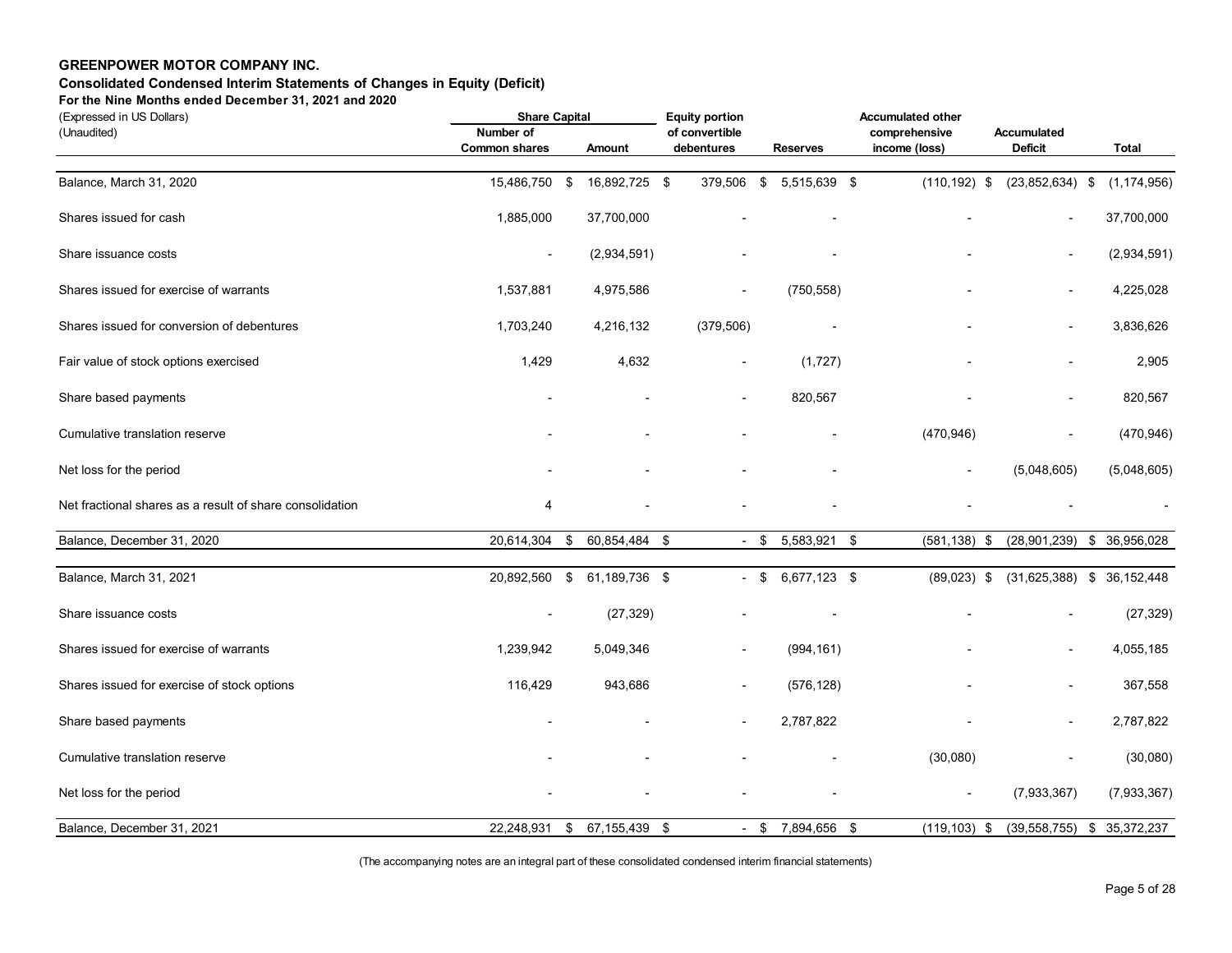Consolidated Condensed Interim Statements of Cash Flows For the Nine Months Ended December 31, 2021 and 2020

(Expressed in US Dollars)

|                                                                         | December 31             | December 31        |
|-------------------------------------------------------------------------|-------------------------|--------------------|
|                                                                         | 2021                    | 2020               |
|                                                                         |                         |                    |
| Cash flows from (used in) operating activities<br>Loss for the period   | \$<br>$(7,933,367)$ \$  | (5,048,605)        |
| Items not affecting cash                                                |                         |                    |
| Allowance (recovery) for credit losses                                  | 100,116                 |                    |
|                                                                         | 392,685                 | (4,889)<br>355,113 |
| Depreciation                                                            |                         |                    |
| Share-based payments                                                    | 2,787,822               | 820,567            |
| Accretion and accrued interest                                          | 17,633                  | 595,220            |
| Amortization of deferred financing fees                                 | 338,625                 | 465,378            |
| Loss on disposal of equipment                                           | 2,300                   |                    |
| Payroll Protection Loan                                                 | (365, 278)              |                    |
| Foreign exchange loss / (gain)                                          | 64,546                  | 124,542            |
| Cash flow used in operating activities before changes in non-cash items | (4, 594, 918)           | (2,692,674)        |
| Changes in non-cash items:                                              |                         |                    |
| Accounts receivable                                                     | (941, 779)              | (1,262,632)        |
| <b>GST</b> receivable                                                   | 1,882                   |                    |
| Inventory                                                               | (17, 116, 727)          | (2,776,895)        |
| Prepaids and deposits                                                   | (73, 685)               | (379, 654)         |
| Promissory note receivable                                              | (3, 915)                | (64, 388)          |
| Lease finance receivables                                               | 113,645                 | (2,091,867)        |
| Deposits from customers                                                 |                         | (169,079)          |
| Accounts payable and accrued liabilities                                | (109, 732)              | (484, 295)         |
| Deferred revenue                                                        | (101, 291)              | (221, 153)         |
| Warranty liability                                                      | 113,772                 | 187,071            |
|                                                                         | (22, 712, 748)          | (9,955,566)        |
| Cash flows from (used in) investing activities                          |                         |                    |
| Purchase of property and equipment                                      |                         |                    |
|                                                                         | (232, 734)              | (239, 561)         |
| Proceeds from sale of equipment                                         | 1,300<br>(231, 434)     | (239, 561)         |
|                                                                         |                         |                    |
| Cash flows from (used in) financing activities                          |                         |                    |
| Paycheck protection program proceeds                                    |                         | 361,500            |
| Repayment of loans from related parties                                 |                         | (2,761,136)        |
| Proceeds from (repayment of) line of credit                             | 4,104,678               | (5,469,944)        |
| Principal payments on promissory note                                   | (34, 393)               | (53, 994)          |
| Principal payments on lease liabilities                                 | (217, 953)              | (201, 969)         |
| Proceeds from issuance of common shares                                 |                         | 37,700,000         |
| Equity offering costs                                                   | (27, 329)               | (2,934,591)        |
| Proceeds from exercise of stock options                                 | 367,558                 | 2,905              |
| Proceeds from exercise of warrants                                      | 4,055,185               | 4,225,028          |
|                                                                         | 8,247,746               | 30,867,799         |
| Foreign exchange on cash                                                | (191, 605)              | (54, 936)          |
| Net increase (decrease) in cash and restricted cash                     | \$<br>$(14,888,041)$ \$ | 20,617,736         |
| Cash and restricted cash, beginning of period                           | 15,207,948              | 451,605            |
| Cash and restricted cash, end of period                                 | \$<br>319,907           | \$<br>21,069,341   |

(The accompanying notes are an integral part of these consolidated condensed interim financial statements)

#### **Supplemental Cash Flow Disclosure:**

|               |                                        | For the Period Ended     |  |                          |  |
|---------------|----------------------------------------|--------------------------|--|--------------------------|--|
|               | December 31, 2020<br>December 31, 2021 |                          |  |                          |  |
| Interest paid |                                        | 9.326                    |  | 455,289                  |  |
| Taxes paid    |                                        | $\overline{\phantom{0}}$ |  | $\overline{\phantom{0}}$ |  |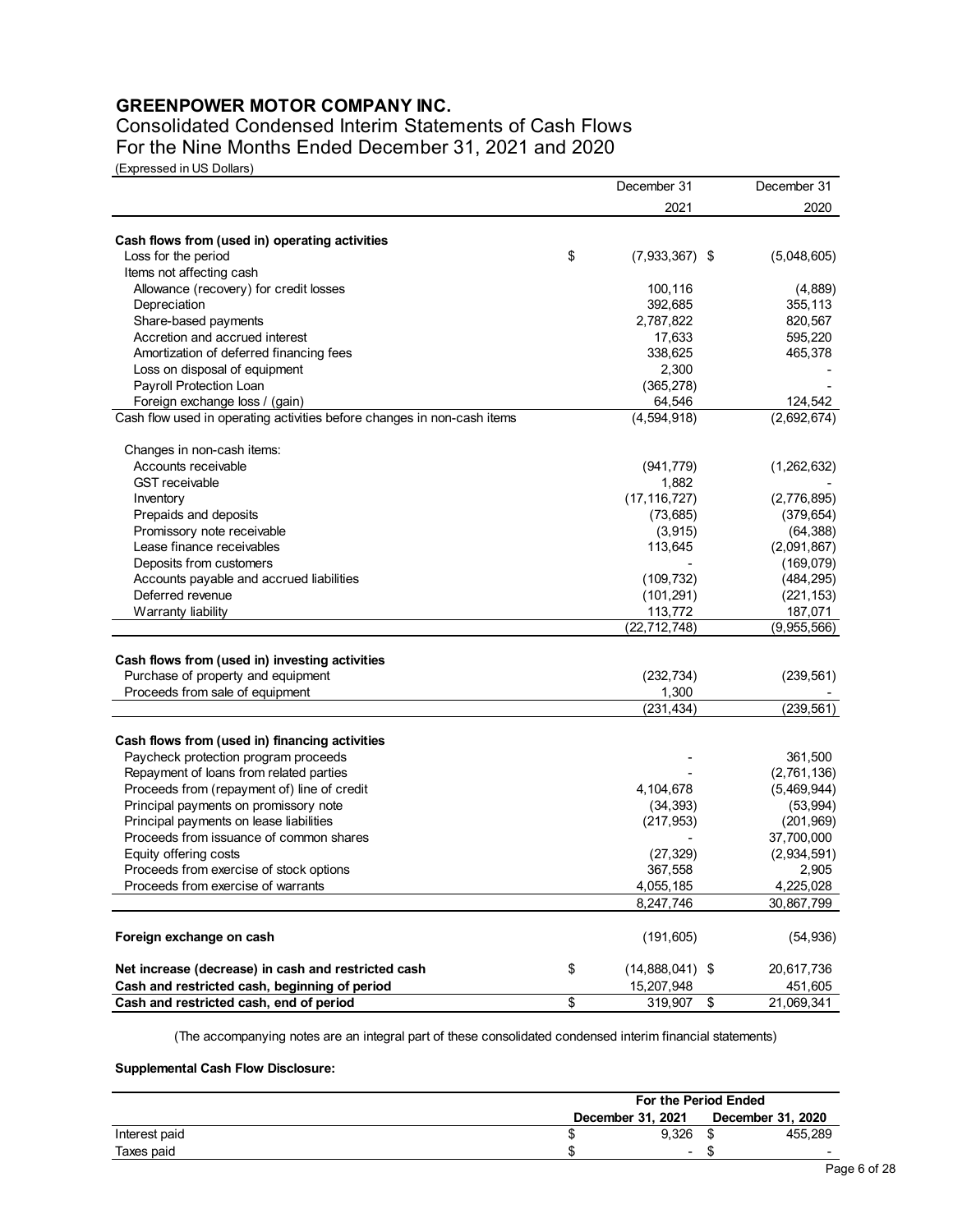## **1. Nature of Operations and Going Concern**

GreenPower Motor Company Inc. ("GreenPower" or the "Company") was incorporated in the Province of British Columbia on September 18, 2007. The Company is in the business of manufacturing and distributing all-electric transit, school and charter buses.

The corporate office is located at Suite 240 - 209 Carrall St., Vancouver, Canada.

These consolidated condensed interim financial statements have been prepared in accordance with International Financial Reporting Standards on the basis that the Company is a going concern, meaning that the Company will continue in operation for the foreseeable future and will be able to realize assets and discharge liabilities in the normal course of operations.

The Company's continuing operations are dependent upon its ability to raise capital and generate cash flows. As at December 31, 2021, the Company had a cash and restricted cash balance of \$319,907, working capital of \$29,385,551 accumulated deficit of (\$39,558,755), and shareholder's equity of \$35,372,237. These consolidated condensed interim financial statements do not include any adjustments related to the recoverability and classification of recorded asset amounts and classification of liabilities that might be necessary should the Company be unable to continue in existence. The continuation of the Company as a going concern is dependent on future cash flows from operations including the successful sale and manufacture of electric buses to achieve a profitable level of operations and obtaining necessary financing to fund ongoing operations. To this end, the Company has a history of delivering all-electric buses to customers, has a backlog of orders for delivery, and has a line of credit with a credit limit of up to \$8 million and available liquidity of approximately \$3.9 million to meet funding requirements. The Company's ability to achieve its business objectives is subject to material uncertainty which may cast significant doubt upon the Company's ability to continue as a going concern.

The Company faces risks from the COVID-19 global pandemic which has had, and may continue to have, a material adverse impact on our business and financial condition. While we have recently seen a gradual re-opening of the economy, and a resumption of travel and sales activity, this activity is not at the level it was prior to the pandemic and the future impact of the COVID-19 global pandemic is inherently uncertain, and may negatively impact the financial ability of our customers to purchase vehicles from us, of our suppliers' ability to deliver products used in the manufacture of our all-electric vehicles, in our employees' ability to manufacture our vehicles and to carry out their other duties in order to sustain our business, and in our ability to collect certain receivables owing to us, among other factors. These factors may continue to have a negative impact on our financial results, operations, outlook, goals, growth prospects, cash flows, liquidity and share price, and the potential timing, severity, and ultimate duration of any potential negative impacts is uncertain.

## **2. Significant Accounting Policies**

#### *(a) Basis of presentation*

#### Statement of Compliance with IFRS

The Consolidated Condensed Interim Financial Statements of the Company are prepared in accordance with International Financial Reporting Standards ("IFRS") applicable to interim financial information, as outlined in International Accounting Standard ("IAS") 34, Interim Financial Reporting, and using the accounting policies consistent with those in the audited consolidated financial statements as at and for the year ended March 31, 2021.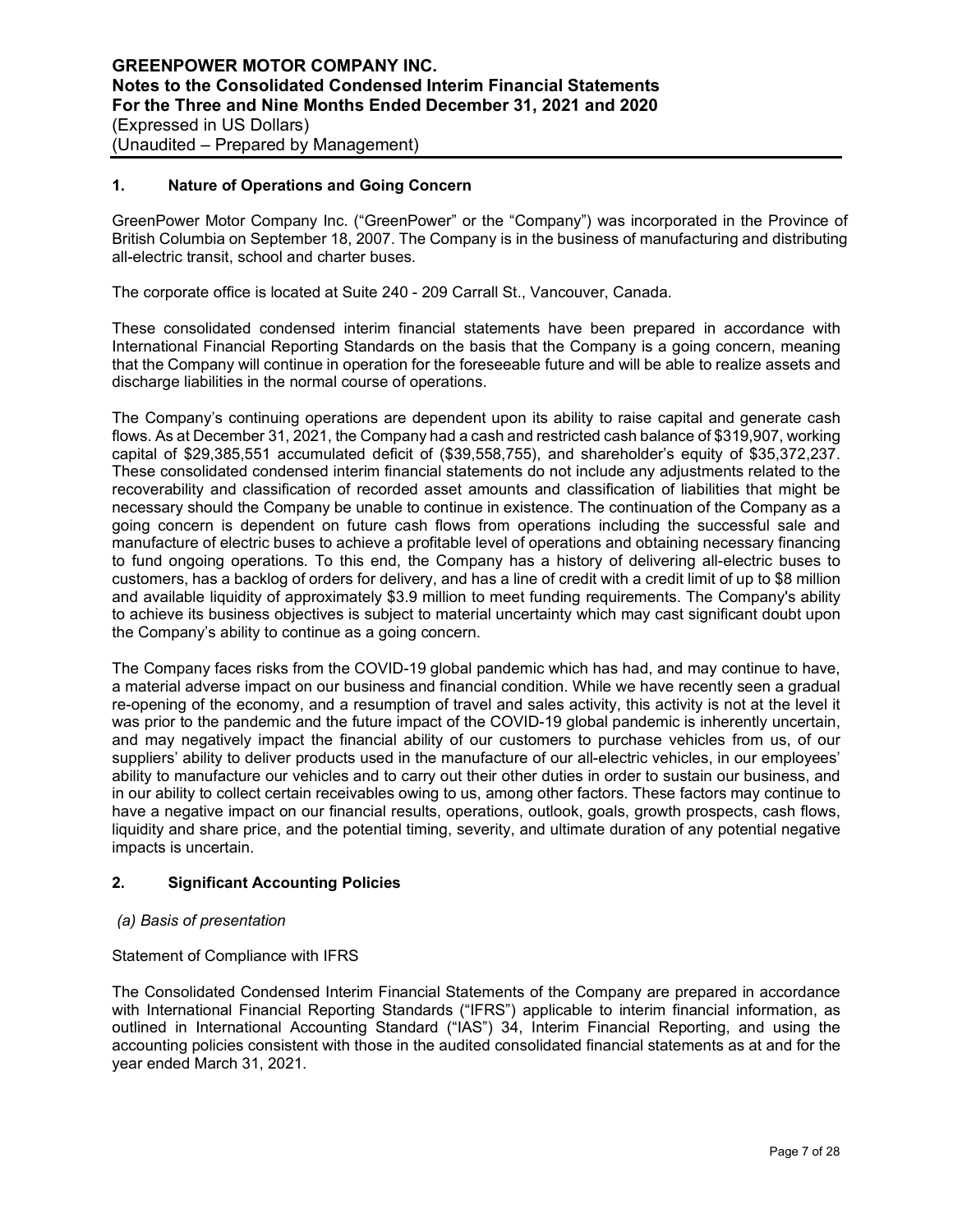#### *(a) Basis of presentation (continued)*

On August 28, 2020 the Company completed a consolidation of its common shares on the basis of seven pre-consolidation shares for one post-consolidation common share. On the same date, the Company's post-consolidation common shares began trading on the Nasdaq stock exchange and ceased trading on the OTCQB exchange in the US, and the post-consolidation shares continued trading on the TSX Venture exchange in Canada. All references to share and per share amounts in these consolidated condensed interim financial statements have been retroactively restated to give effect to this share consolidation unless otherwise stated.

#### *(b) Basis of consolidation*

These consolidated condensed interim financial statements include the accounts of the Company and all of its wholly-owned subsidiaries:

| Name of                                    | Country of           | Ownership | Ownership | Principal                                   |
|--------------------------------------------|----------------------|-----------|-----------|---------------------------------------------|
| Subsidiary                                 | Incorporation        | 31-Dec-21 | 31-Mar-21 | <b>Activity</b>                             |
| GP GreenPower Industries Inc.              | Canada               | 100%      | 100%      | Holding company                             |
| GreenPower Motor Company, Inc.             | <b>United States</b> | 100%      | 100%      | Electric bus manufacturing and distribution |
| 0939181 BC Ltd.                            | Canada               | 100%      | 100%      | Electric bus sales and leasing              |
| San Joaquin Valley Equipment Leasing, Inc. | <b>United States</b> | 100%      | 100%      | Electric bus leasing                        |
| 0999314 BC Ltd.                            | Canada               | 100%      | 100%      | Inactive                                    |
| Electric Vehicle Logistics Inc.            | <b>United States</b> | 100%      | 100%      | Vehicle Transportation                      |

All intercompany balances, transactions, revenues and expenses are eliminated upon consolidation. Certain information and note disclosures which are considered material to the understanding of the Company's consolidated condensed interim financial statements are provided below.

Subsidiaries are consolidated from the date of acquisition, being the date on which the Company obtains control, and continue to be consolidated until the date when such control ceases. Control exists when the Company has the power, directly or indirectly, to govern the financial and operating policies of an entity so as to obtain benefits from its activities. The financial statements of the subsidiaries are prepared for the same reporting period as the parent company, using consistent accounting policies.

#### *(c) Financial instruments*

#### *Classification*

IFRS 9 requires a company to classify its financial instruments based on the way they are measured, into one of three categories: Amortized Cost, FVTPL, and FVOCI. In determining the appropriate category for financial assets, a company must consider whether it intends to hold the financial assets and collect the contractual cash flows or to collect the cash flows and sell financial assets (the "business model test") and whether the contractual cash flows of an asset are solely payments of principal and interest (the "SPPI test").

## *Measurement*

All of the Company's financial instruments, initially recognized at fair value, are subsequently measured at amortized cost using the effective interest rate method. Transaction costs are included in the initial fair value measurement of the financial instruments.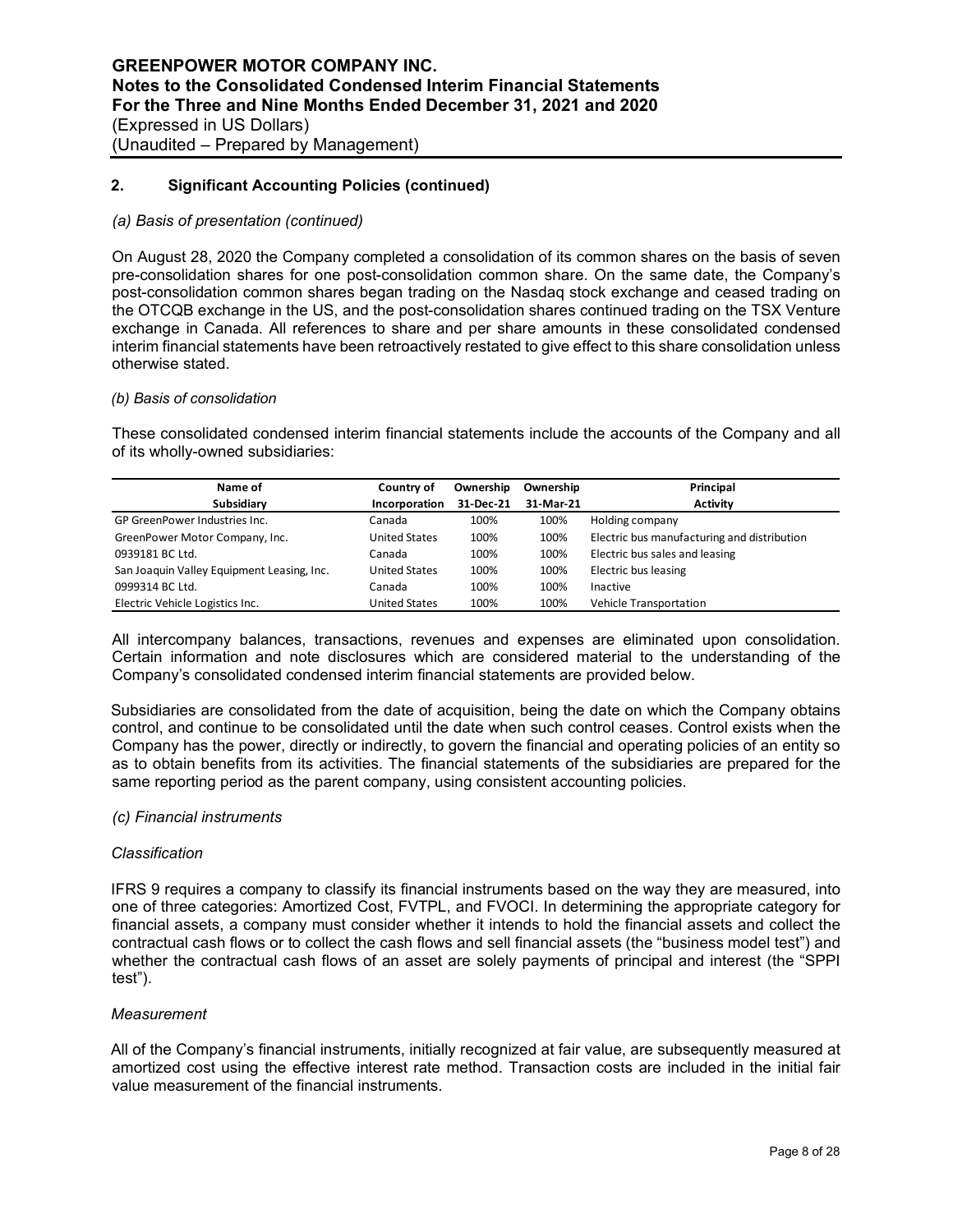#### *(c) Financial instruments (continued)*

#### *Impairment*

The Company assesses on a forward-looking basis the expected credit loss associated with financial assets measured at amortized cost. The impairment methodology applied depends on whether there has been a significant increase in credit risk. For trade receivables, the Company applies the simplified approach permitted by IFRS 9, which requires expected lifetime losses to be recognized from initial recognition of the receivables, which is recorded as an allowance for credit losses. Losses are recognized in profit or loss and reflected in an allowance account against receivables. When a subsequent event causes the amount of impairment loss to decrease, the decrease in impairment loss is reversed through profit or loss. During the three months ended December 31, 2021, the company recognized an allowance for credit losses, net of recoveries, of \$135,755, against its accounts receivable (December 31, 2020 – \$8,278) (Note 4).

For financial assets that are measured at amortized cost, the Company will, at a minimum, recognize 12 month expected losses in profit or loss, calculated as the difference between its carrying amount and the present value of the estimated future cash flows discounted at the asset's original effective interest rate.

#### *(d) Cash and cash equivalents*

Cash and cash equivalents usually consist of highly liquid investments which are readily convertible into cash with maturity of three months or less and are subject to an insignificant risk of change in value. As at December 31, 2021, and March 31, 2021 the Company had no cash equivalents.

#### *(e) Revenue recognition*

The Company recognizes revenue from contracts with customers when a customer obtains control of the goods or services, and the Company satisfies its performance obligation to customers in exchange for consideration the Company expects to receive, net of discounts and taxes. Revenue is allocated to each performance obligation.

Most of the Company's contracts have a single performance obligation as the promise to transfer the individual goods. Revenues from the sale of products are recognized when the goods are shipped or accepted by the customer, depending on the delivery conditions, and title and risk have passed to the customer. Revenues from services such as supporting and training relating to the sale of products are recognized as the services are performed.

The Company would recognize an asset for the incremental costs of obtaining a contract with a customer if it expects the costs to be recoverable and has determined that such costs meet the requirements to be capitalized. Capitalized contract acquisition costs are amortized consistent with the pattern of transfer to the customer for the goods and services to which the asset relates. The Company does not capitalize incremental costs of obtaining contracts if the amortization period is one year or less.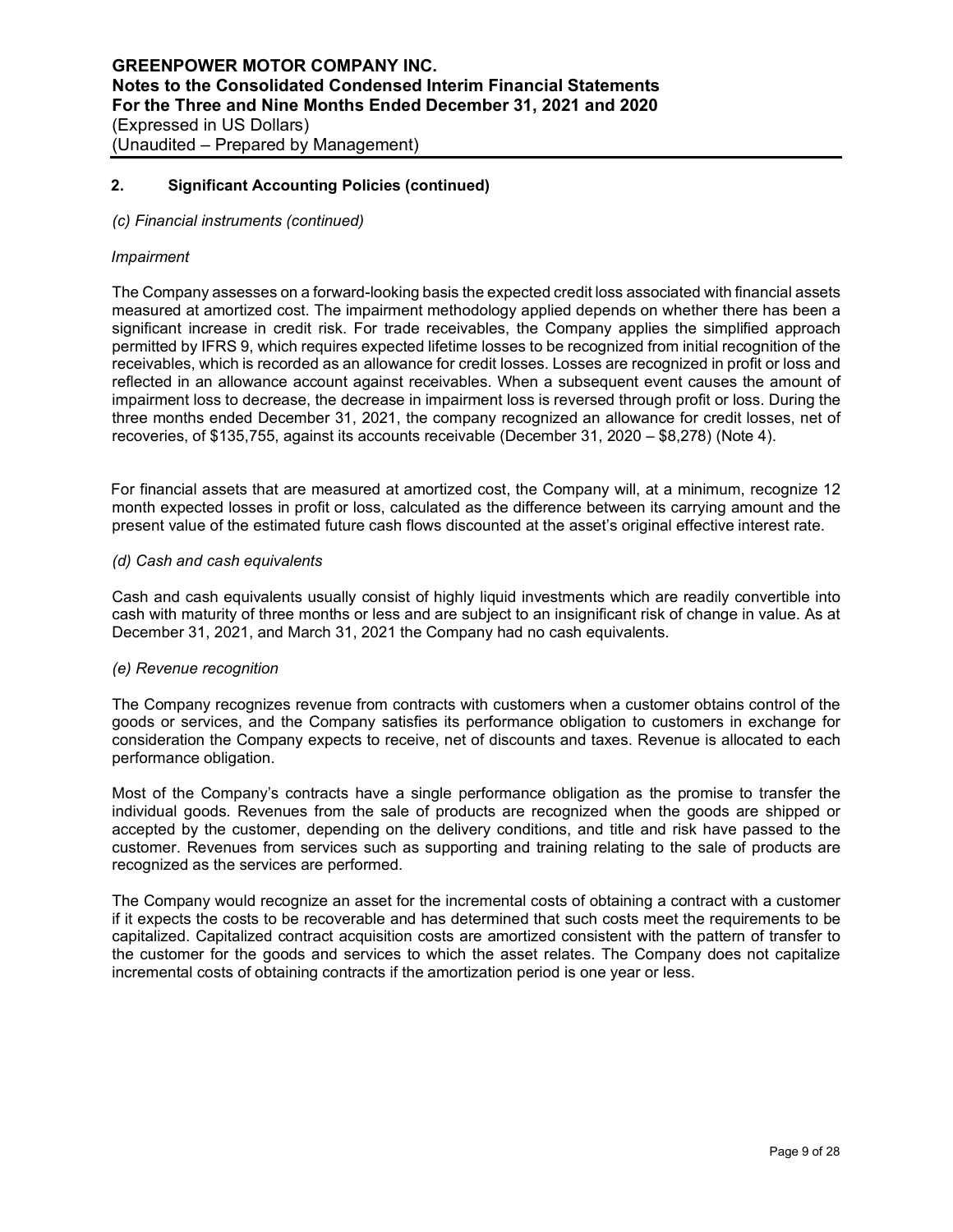#### *(f) Impairment of long-lived assets*

At the end of each reporting period, the Company's assets are reviewed to determine whether there is any indication that those assets may be impaired. If such indication exists, the recoverable amount of the asset is estimated in order to determine the extent of the impairment, if any. The recoverable amount is the higher of fair value less costs to sell and value in use. Fair value is determined as the amount that would be obtained from the sale of the asset in an arm's length transaction between knowledgeable and willing parties. In assessing value in use, the estimated future cash flows are discounted to their present value using a pre-tax discount rate that reflects current market assessments of the time value of money and the risks specific to the asset. If the recoverable amount of an asset is estimated to be less than its carrying amount, the carrying amount of the asset is reduced to its recoverable amount and the impairment loss is recognized in the Consolidated Statements of Operations and Comprehensive Loss for the period. For an asset that does not generate largely independent cash inflows, the recoverable amount is determined for the cash generating unit to which the asset belongs.

Where an impairment loss subsequently reverses, the carrying amount of the asset (or cash-generating unit) is increased to the revised estimate of its recoverable amount, but to an amount that does not exceed the carrying amount that would have been determined had no impairment loss been recognized for the asset (or cash-generating unit) in prior years. A reversal of an impairment loss is recognized immediately in the Consolidated Statements of Operations and Comprehensive Loss.

#### *(g) Foreign currency translation*

The consolidated entities and their respective functional currencies are as follows:

| <b>Entity</b>                              | <b>Functional Currency</b> |
|--------------------------------------------|----------------------------|
| GreenPower Motor Company Inc. (parent)     | U.S. Dollar                |
| GP GreenPower Industries Inc.              | Canadian Dollar            |
| GreenPower Motor Company, Inc.             | U.S. Dollar                |
| 0939181 BC Ltd.                            | Canadian Dollar            |
| San Joaquin Valley Equipment Leasing, Inc. | U.S. Dollar                |
| 0999314 B.C. Ltd.                          | Canadian Dollar            |
| Electric Vehicle Logistics Inc.            | U.S. Dollar                |

Translation to functional currency

Foreign currency transactions are translated into U.S. dollars using exchange rates in effect at the date of the transaction. Monetary assets and liabilities denominated in foreign currencies are translated into the functional currency using the exchange rate in effect at the measurement date. Non-monetary assets and liabilities denominated in foreign currencies are translated into the functional currency using the historical exchange rate or the exchange rate in effect at the measurement date for items recognized at FVTPL. Gains and losses arising from foreign exchange are included in the Consolidated Statements of Operations and Comprehensive Loss.

#### Translation to presentation currency

The results and financial position of those entities with a functional currency different from the presentation currency are translated into the presentation currency as follows:

assets and liabilities are translated at the closing rate at the date of the Statements of Financial Position;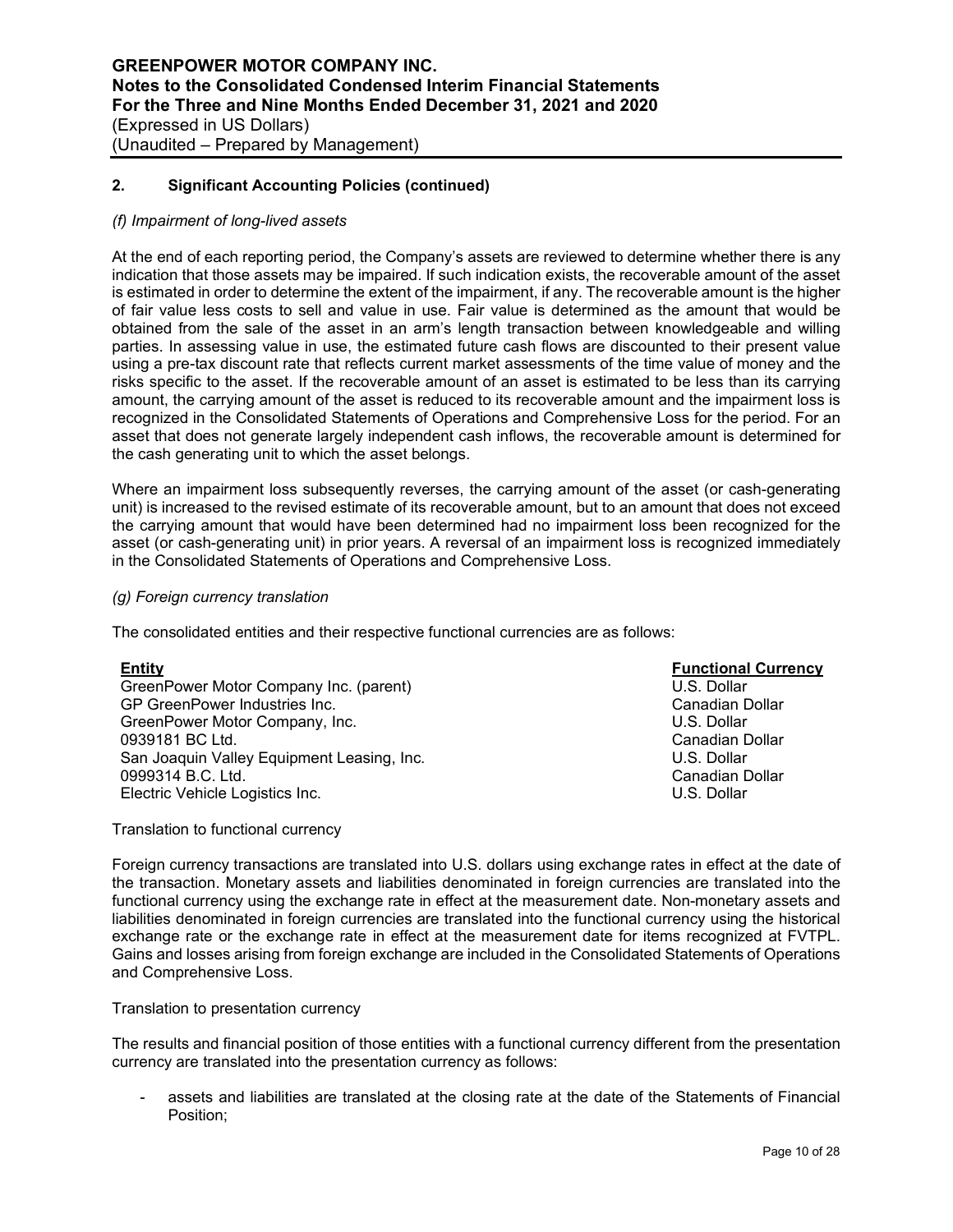*(g) Foreign currency translation (continued)*

- income and expenses are translated at average exchange rates; and
- all resulting exchange differences are recognized in accumulated other comprehensive loss.

#### *(h) Inventory*

Inventory is recorded at the lower of cost and net realizable value with cost determined on a specific item basis. The Company's inventory consists of electric buses in process, production supplies, and finished goods. In determining net realizable value for new buses, the Company primarily considers the age of the vehicles along with the timing of annual and model changeovers. For used buses, the Company considers recent market data and trends such as loss histories along with the current age of the inventory.

#### *(i) Property, plant, and equipment*

Property, plant and equipment ("PPE") are carried at cost, less accumulated depreciation and accumulated impairment losses. The cost of an item of PPE consists of the purchase price, any costs directly attributable to bringing the asset to the location and condition necessary for its intended use and an initial estimate of the costs of dismantling and removing the item and restoring the site on which it is located. Depreciation is provided at rates calculated to write off the cost of PPE, less their estimated residual value, using the following rates/estimated lives and methods:

| Leasehold improvements       | Over term of lease, straight line method |
|------------------------------|------------------------------------------|
| Computers                    | 3 years, straight line method            |
| EV equipment                 | 3 years, straight line method            |
| Furniture                    | 7 years, straight line method            |
| Automobile                   | 5-10 years, straight line method         |
| Leased asset                 | 12 years, straight line method           |
| Demonstration electric buses | 12 years, straight line method           |

An item of PPE is derecognized upon disposal or when no future economic benefits are expected to arise from the continued use of the asset. Any gain or loss arising on disposal of the asset, determined as the difference between the net disposal proceeds and the carrying amount of the asset, is recognized in profit or loss in the Consolidated Statements of Operations and Comprehensive Loss. Where an item of PPE comprises major components with different useful lives, the components are accounted for as separate items of PPE. Expenditures incurred to replace a component of an item of PPE is accounted for separately, including major inspection and overhaul expenditures are capitalized.

#### *(j) Loss per share*

The Company presents basic and diluted loss per share data for its common shares, calculated by dividing the loss attributable to common shareholders of the Company by the weighted average number of common shares outstanding during the period. Diluted loss per share does not adjust the loss attributable to common shareholders or the weighted average number of common shares outstanding when the effect is antidilutive.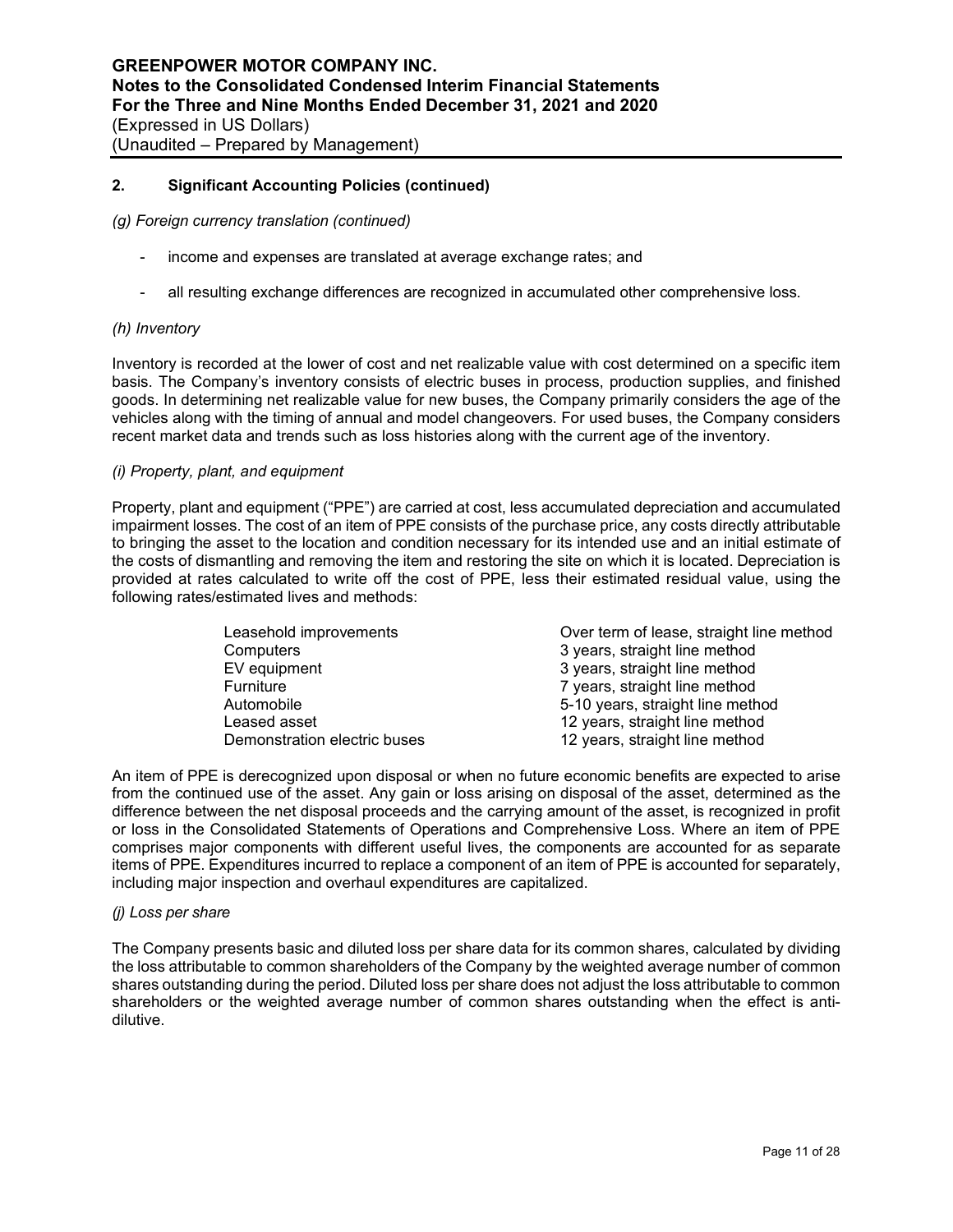#### *(k) Share capital*

Common shares are classified as equity. Finders fees and other related share issue costs, such as legal, regulatory, and printing, on the issue of the Company's shares are charged directly to share capital, net of any tax effects. During the nine months ended December 31, 2021, and December 31, 2020 the Company recorded \$27,329 and \$2,934,591 respectively, in share issuance costs on its Consolidated Condensed Interim Statements of Changes in Equity in regards to the issuance of shares (Note 11).

#### *(l) Income taxes*

Income tax expense comprises current and deferred tax. Current and deferred tax are recognized in net income/loss except to the extent that it relates to a business combination or items recognized directly in equity or in other comprehensive loss/income.

Current income taxes are recognized for the estimated income taxes payable or receivable on taxable income or loss for the current period and any adjustment to income taxes payable in respect to previous years. Current income taxes are determined using tax rates and tax laws that have been enacted or substantively enacted by the year end date.

Deferred tax assets and liabilities are recognized where the carrying amount of an asset or liability differs from its tax base, except for taxable temporary differences arising on the initial recognition of goodwill and temporary differences arising on the initial recognition of an asset or liability in a transaction which is not a business combination and at the time of the transaction affects neither accounting nor taxable profit or loss.

Recognition of deferred tax assets for unused tax losses, tax credits, and deductible temporary differences is restricted to those instances where it is probable that future taxable profit will be available against which the deferred tax asset can be utilized. At the end of each reporting period the Company reassesses deferred tax assets. The Company will recognize a previously unrecognized deferred tax asset to the extent that it has become probable that future taxable profit will allow the deferred tax asset to be recovered.

## *(m) Critical accounting estimates and judgments*

The preparation of these consolidated condensed interim financial statements requires management to make certain estimates, judgments and assumptions that affect the reported amounts of assets and liabilities at the date of the financial statements and reported amounts of expenses during the reporting period. Actual outcomes could differ from these estimates. These consolidated condensed interim financial statements include estimates which, by their nature, are uncertain. The impacts of such estimates are pervasive throughout the consolidated condensed interim financial statements and may require accounting adjustments based on future occurrences. Revisions to critical accounting estimates are recognized in the period in which the estimate is revised and future periods if the revision affects both current and future periods. These estimates are based on historical experience, current and future economic conditions and other factors, including expectations of future events that are believed to be reasonable under the circumstances.

#### *Critical accounting estimates*

Significant assumptions about the future and other sources of estimation uncertainty that management has made at the end of the reporting period, that could result in a material adjustment to the carrying amounts of assets and liabilities, in the event that actual results differ from assumptions made, relate to, but are not limited to, the inputs used in the Black-Scholes option pricing model to measure stock-based compensation and warrants, determination of the useful life of equipment, net realizable value of inventory, provision for warranty expense, and the \$nil provision for income taxes.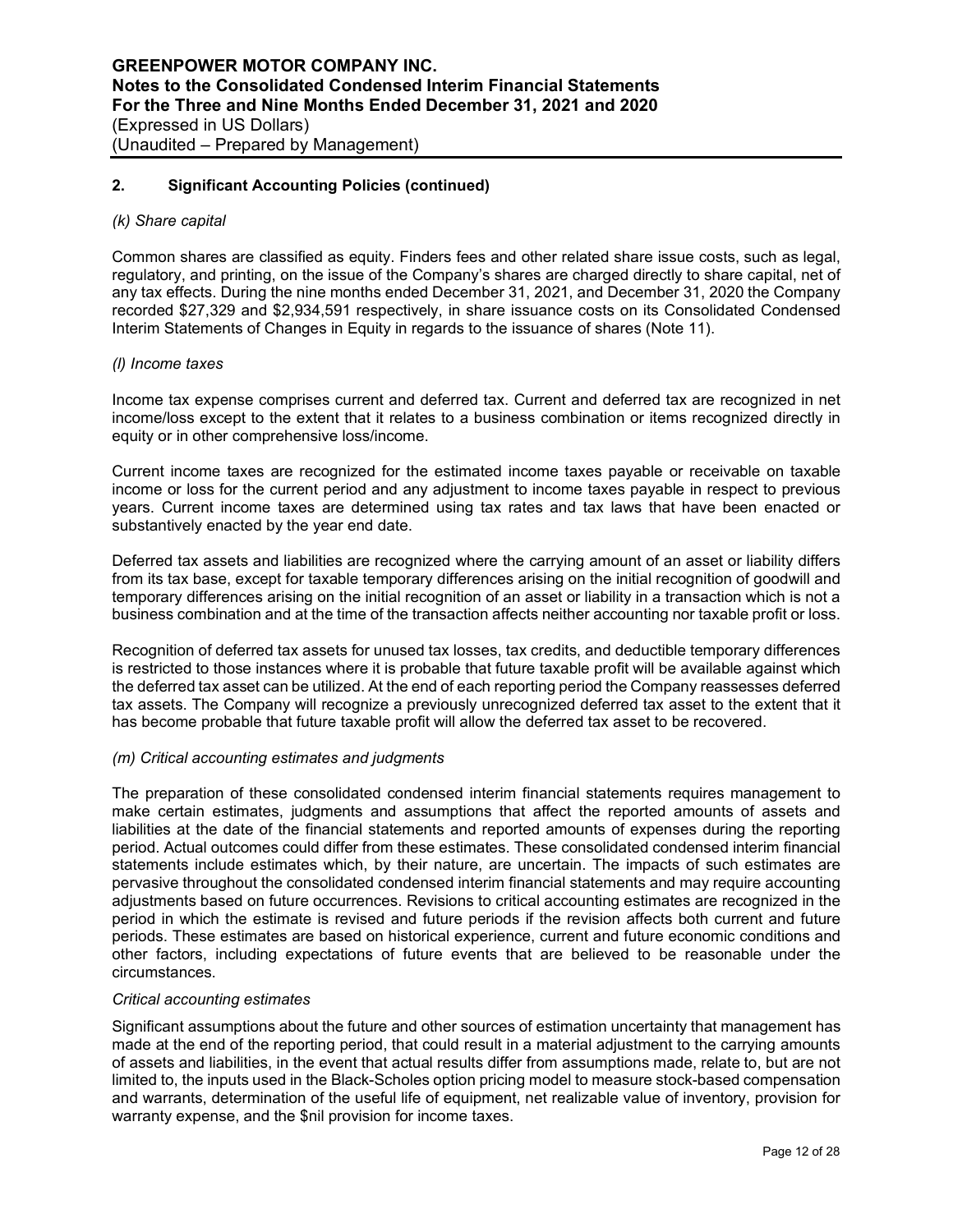#### *(m) Critical accounting estimates and judgments (continued)*

#### *Critical accounting judgments*

- i. the determination of the discount rate to use to discount the promissory note receivable, lease finance receivable and lease liabilities;
- ii. the determination of the functional currency of each entity within the consolidated Company;
- iii. the Company's ability to continue as a going concern;
- iv. The classification of leases as either financial leases or operating leases;
- v. The determination that there are no material matters requiring disclosures and/or recognition on the consolidated financial statements as either a provision, a contingent liability, or a contingent asset; and
- vi. The identification of performance obligations in revenue contracts and the determination of when they are satisfied.

#### *(n) Share-based payment transactions*

The Company grants share-based awards to certain officers, employees, directors and other eligible persons. The fair value of the equity-settled awards is determined at the date of the grant. In calculating fair value, no account is taken of any vesting conditions, other than conditions linked to the price of the shares of the Company. Each tranche in an award is considered a separate award with its own vesting period and grant date fair value. The fair value is determined by using the Black-Scholes option pricing model. At each financial reporting date, the cumulative expense representing the extent to which the vesting period has expired and management's best estimate of the awards that are ultimately expected to vest is computed. The movement in cumulative expense is recognized in the Consolidated Statements of Operations with a corresponding entry against the related equity settled share-based payments reserve account over the vesting period. No expense is recognized for awards that do not ultimately vest. If the awards expire unexercised, the related amount remains in share-option reserve.

Where equity instruments are granted to non-employees, they are recorded at the fair value of the goods or services received in the Consolidated Statements of Operations and Comprehensive Loss, unless they are related to the issuance of shares. Amounts related to the issuance of shares are recorded as a reduction of share capital. When the value of goods or services received in exchange for the share-based payment cannot be reliably estimated, the fair value is measured by use of a valuation model. The fair value of stock options granted to non-employees is re-measured at the earlier of each financial reporting or vesting date, and any adjustment is charged or credited to Operations and Comprehensive Loss upon re-measurement.

#### *(o) Valuation of equity units issued in private placements*

The Company has adopted a residual value method with respect to the measurement of shares and warrants issued as private placement units. The residual value method first allocates value to the more easily measurable component based on fair value and then the residual value, if any, to the less easily measurable component. The fair value of the common shares issued in the private placement was determined to be the more easily measurable component and were valued at their fair value, as determined by the closing quoted bid price on the announcement date. The balance, if any, is allocated to the attached warrants. Any fair value attributed to the warrants is recorded as warrant reserve. If the warrants are exercised, the related amount is reclassified as share capital. If the warrants expire unexercised, the related amount remains in warrant reserve.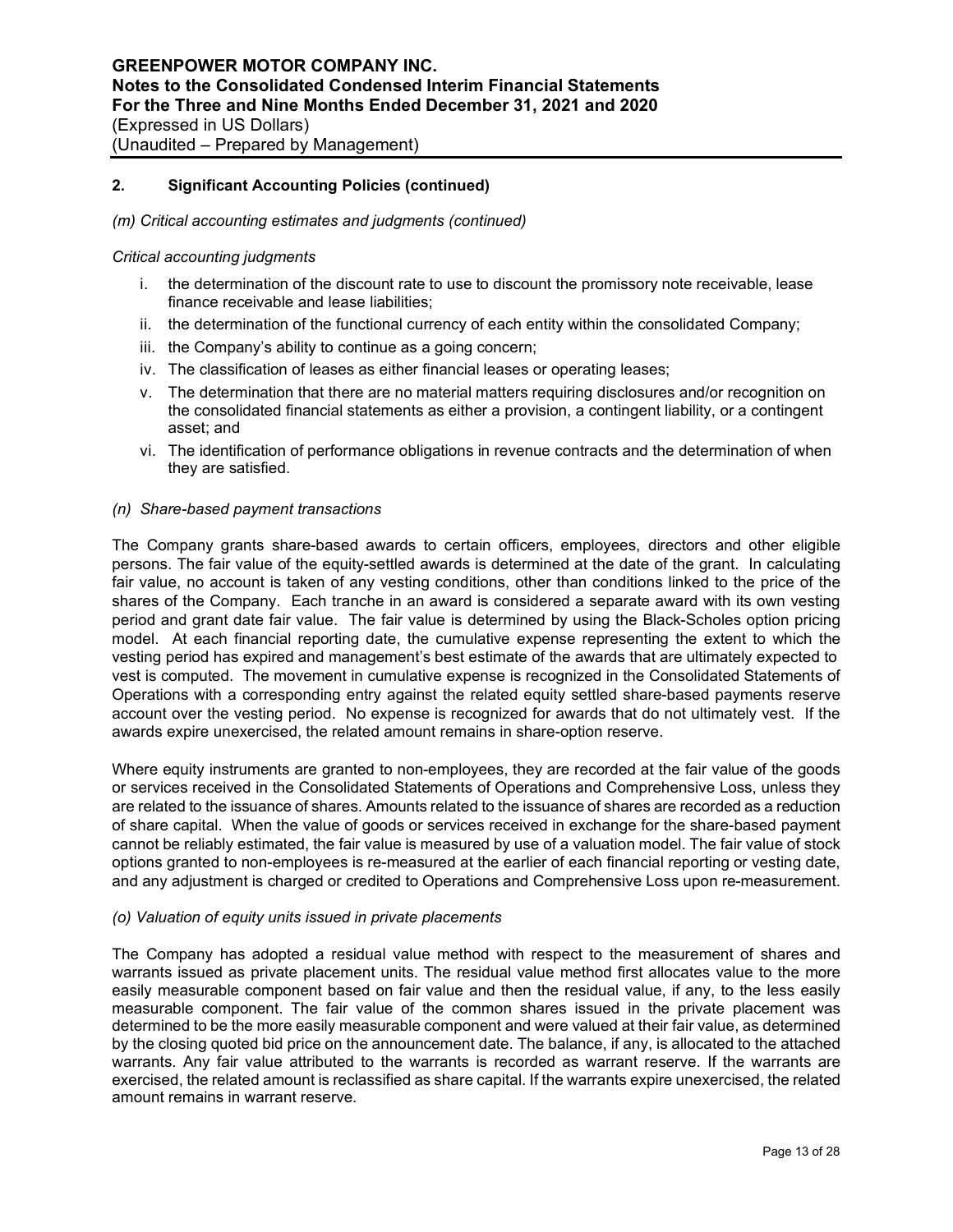#### *(p) Government grants*

The Company receives grants from government agencies related to sales and leases of its electric buses. The accounting for these grants depends on whether the carrying amount of the vehicle remains with the Company, which is the case for operating leases where the Company is the lessor. For government grants associated with leased vehicles under operating leases, the grant reduces the value of the asset.

The Company periodically applies for financial assistance under available government incentive programs. The grant is recognized when there is reasonable assurance that the Company will comply with the conditions attached to them and the grants will be received. All funds received as part of the grant or subsidies are reflected in other income as awarded.

## *(q) Provisions and contingent liabilities*

Provisions are recognized when present obligations as a result of a past event will probably lead to an outflow of economic resources from the Company and amounts can be estimated reliably. Timing or amount of the outflow may still be uncertain. Provisions are measured at the estimated expenditure required to settle the present obligation, based on the most reliable evidence available at the reporting date, including the risks and uncertainties associated with the present obligation. Provisions are discounted when the time value of money is significant.

#### *(r) Leases*

#### *Definition of a lease*

At inception of a contract, the Company assesses whether a contract is, or contains, a lease based on whether the contract conveys the right to control the use of an identified asset for a period of time in exchange for consideration. The Company has elected to apply the practical expedient to account for leases for which the lease term ends within 12 months of the date of initial application and leases of low value assets as short-term leases. The lease payments associated with these leases are recognized as expenses on a straight-line basis over the lease term.

The Company has also elected to apply the practical expedient for excluding the initial direct costs for the measurement of right of use assets at the date of initial application, as well as for using hindsight in determining the lease term where the contract contains options to extend or terminate the lease.

#### *As a lessee*

The Company recognizes a right of use asset and a lease liability at the lease commencement date. The right of use asset is initially measured at cost, based on the initial amount of the lease liability. The assets are depreciated to the earlier of the end of the useful life of the right of use asset or the lease term using the straight-line method as this most closely reflects the expected pattern of consumption of the future economic benefits. The lease term includes periods covered by an option to extend if the Company is reasonably certain to exercise that option.

The lease liability is initially measured at the present value of the lease payments that are not paid at the commencement date, discounted using the interest rate implicit in the lease or, if that rate cannot be readily determined, at the Company's incremental borrowing rate.

The ongoing lease liability is measured at amortized cost using the effective interest method. It is remeasured when there is a change in future lease payments, if there is a change in the Company's estimate of the amount expected to be payable under a residual value guarantee, or if the Company changes its assessment of whether it will exercise a purchase, extension or termination option.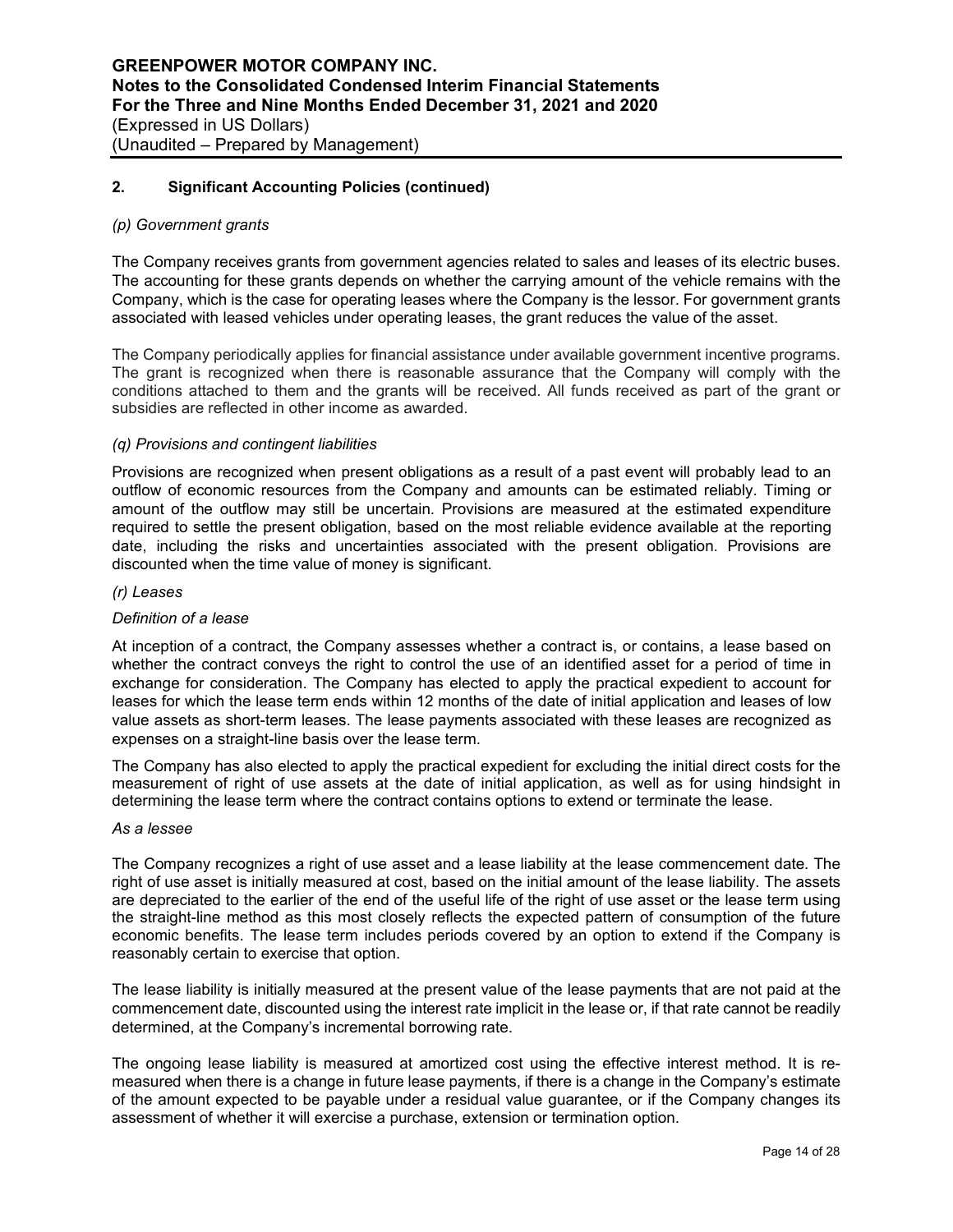#### *(r) Leases (Continued)*

When the lease liability is premeasured in this way a corresponding adjustment is made to the carrying amount of the right of use asset or is recorded in Operations and Comprehensive Loss if the carrying amount of the right of use asset has been reduced to zero.

#### *As a lessor*

When the Company acts as a lessor, it determines at lease inception whether each lease is a finance lease or an operating lease.

To classify each lease, the Company makes an overall assessment of whether the lease transfers substantially all of the risks and rewards incidental to ownership of the underlying asset. If this is the case, then the lease is a finance lease; if not, then it is an operating lease. As part of this assessment, the Company considers certain indicators such as whether the lease is for the major part of the economic life of the asset.

If an arrangement contains lease and non-lease components, the Company applies IFRS 15 to allocate the consideration in the contract.

The Company recognizes lease payments received under operating leases as income on a straight-line basis over the lease term, included in Revenue in the Consolidated Condensed Interim Statements of Operations and Comprehensive Loss.

#### *Impact on adoption*

On initial application, the Company has elected to record right of use assets based on the corresponding lease liabilities, as described more fully in Note 8. Lease liabilities have been measured by discounting future lease payments at the incremental borrowing rate of 8% per annum, and represents the Company's best estimate of the rate of interest that it would expect to pay to borrow, on a collateralized basis, over a similar term, an amount equal to the lease payments in the current economic environment.

#### *(s) Adoption of accounting standards*

The Company did not adopt any new or amended accounting standards during the three months ended December 31, 2021.

#### *(t) Future accounting pronouncements*

Certain new accounting standards and interpretations have been published by the IASB or the IFRS Interpretations Committee that are not mandatory for the December 31, 2021 reporting period.

The Company has reviewed new and revised accounting pronouncements that have been issued but are not yet effective. The Company has not early adopted any of these standards and is currently evaluating the impact, if any, that these standards might have on its consolidated condensed interim financial statements.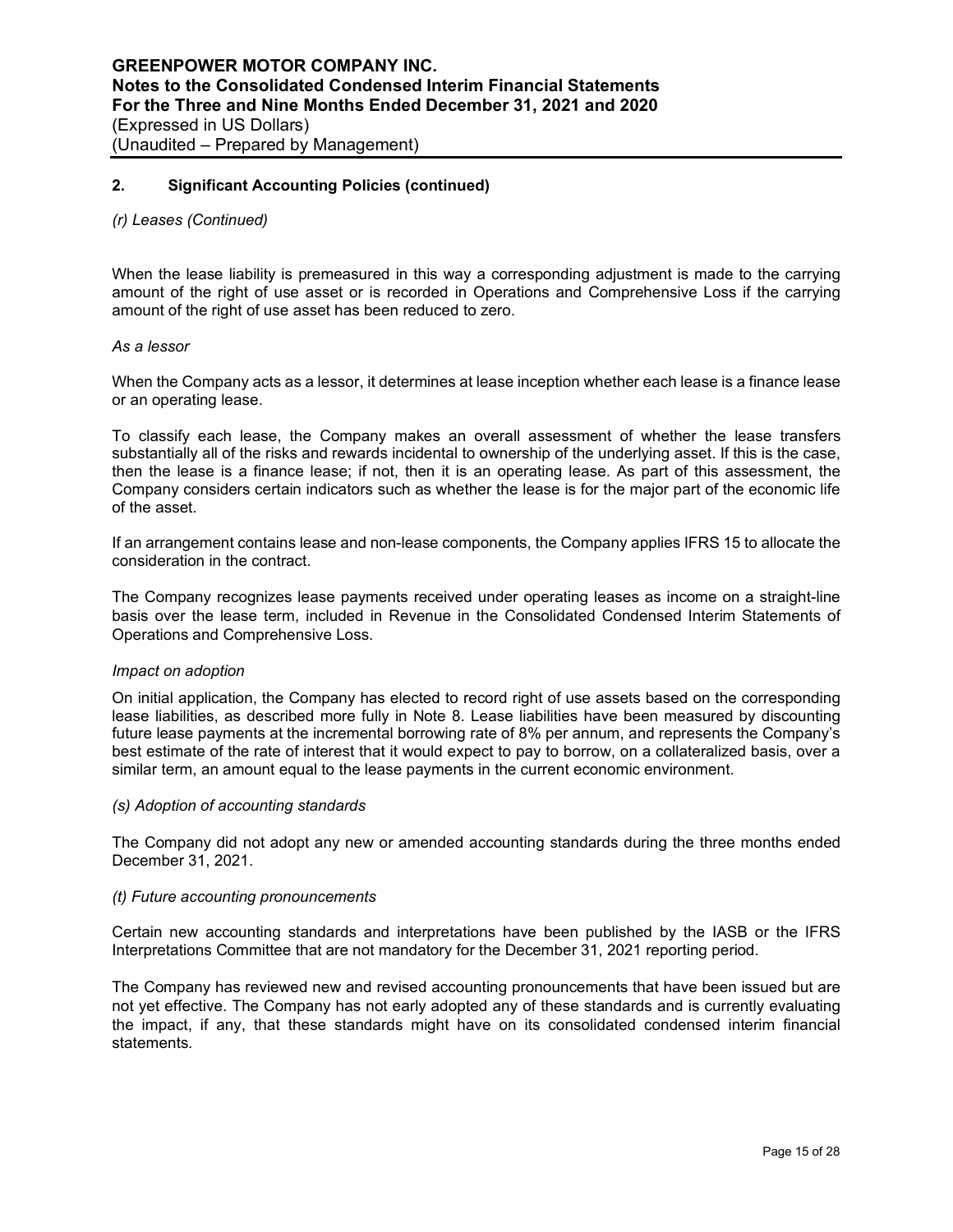## **3. Restricted Cash**

The Company has a restricted cash balance of \$111,752 as at December 31, 2021 (March 31, 2021 - \$111,748) on deposit at a major financial institution in the United States. The funds relate to a contract for the sale of vehicles and will be returned to the Company 2 years after the acceptance of the vehicles by the customer.

## **4. Accounts Receivable**

The Company has evaluated the carrying value of accounts receivable as at December 31, 2021 in accordance with IFRS 9 and has determined that an allowance for credit losses of \$135,755 against its accounts receivable (December 31, 2020 - \$8,278) is warranted.

## **5. Lease Finance Receivable**

Greenpower's wholly owned subsidiaries San Joaquin Valley Equipment Leasing Inc. ("SJVEL") and 0939181 BC Ltd. lease vehicles to several customers, and as at December 31, 2021 the Company had a total of 49 (March 31, 2021 – 52) vehicles on lease that were determined to be finance leases, and the Company had a total of 2 (March 31, 2021 – 2) vehicles on lease that were determined to be operating leases. The Company did not enter into any leases with customers during the three months ended December 31, 2021. For operating leases, lease payments are recognized in revenue when earned.

For the three months and nine months ended December 31, 2021, selling profit on finance leases was nil and \$698,285 respectively. The following table illustrates Finance Lease Receivables as at December 31, 2021:

|                                               | For the 3 Months Ended |                   |
|-----------------------------------------------|------------------------|-------------------|
|                                               |                        | December 31, 2021 |
| Lease finance receivable, beginning of period | \$                     | 3,762,200         |
| Net investment recognized (derecognized)      |                        |                   |
| Lease payments received                       |                        | (152, 671)        |
| Interest income recognized                    |                        | 98,621            |
|                                               |                        |                   |
| Lease finance receivable, end of period       |                        | 3,708,150         |
|                                               |                        |                   |
| Current portion of Lease Finance Receivable   | S                      | 400,687           |
|                                               |                        |                   |
| Long Term Portion of Lease Finance Receivable | Ś                      | 3.307.463         |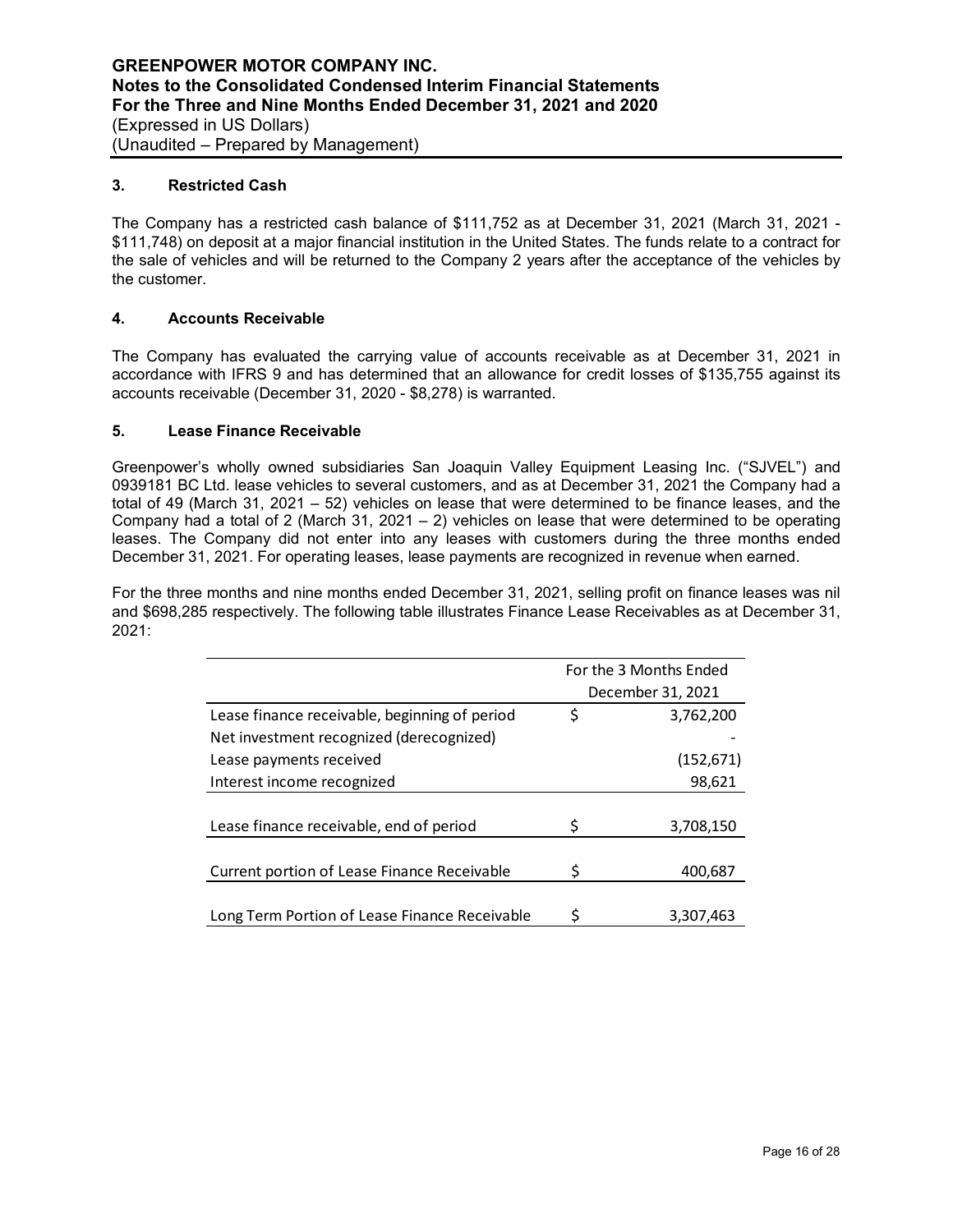## **5. Lease Finance Receivable (continued):**

As at December 31, 2021, the remaining payments to be received on Finance Lease Receivables are as follows:

|                                                    | December 31, 2021 |
|----------------------------------------------------|-------------------|
| Year 1                                             | \$<br>910,104     |
| Year 2 *                                           | 1,023,653         |
| Year 3*                                            | 1,376,352         |
| Year 4 $*$                                         | 379,065           |
| Year $5*$                                          | 474,082           |
| Year $6*$                                          | 628,750           |
| less: amount representing interest income          | (1,083,856)       |
| Lease Finance Receivable                           | \$<br>3,708,150   |
| <b>Current Portion of Lease Finance Receivable</b> | \$<br>400,687     |
| Long Term Portion of Lease Finance Receivable      | \$<br>3,307,463   |
|                                                    |                   |

\* Includes unguaranteed residual

## **6. Inventory**

The following is a listing of inventory as at December 31, 2021 and March 31, 2021:

|                                          |   | December 31, 2021        | March 31, 2021          |
|------------------------------------------|---|--------------------------|-------------------------|
| Work in Process<br><b>Finished Goods</b> | S | 17,905,246<br>10,670,374 | 10,048,518<br>2,413,449 |
| Total                                    |   | 28,575,620               | 12,461,967              |

## **7. Promissory Note Receivable**

On January 23, 2018, the Company entered into multiple lease agreements (the "Agreements") with a third party (the "Customer") for the purpose of leasing EV 550's for a period of five years. On January 30, 2018, these lease payments, except for the final payment to be made by the Customer of CDN\$1,000,000 to the Company, were purchased by and transferred to an independent third party (the "Purchaser") in exchange for a lump sum payment of CDN\$1,492,611 to the Company. The Purchaser was granted a first priority security interest in the EV550's. Both the lump sum and the discounted final payment were included in Revenue in the Consolidated Statements of Operations and Comprehensive Loss.

The CDN\$1,000,000 due at the end of the lease term is classified as a Promissory Note Receivable on the Consolidated Condensed Interim Statements of Financial Position. The Promissory Note Receivable has been discounted over the five-year lease term at a rate of 6.4%.

The Company has evaluated the carrying value of the promissory note receivable as at December 31, 2021 and determined that there was no change in credit risk over the prior quarter. At March 31, 2021 the Company determined there was a significant increase in credit risk, and in accordance with IFRS 9, the Company aggregated the present value of expected payments of the promissory note receivable under three probability weighted scenarios and determined that a provision of CDN\$455,110 or \$344,737 as at March 31, 2021 was warranted. The carrying value of the promissory note receivable as at December 31, 2021 is \$103,261 (March 31, 2021 – \$99,346).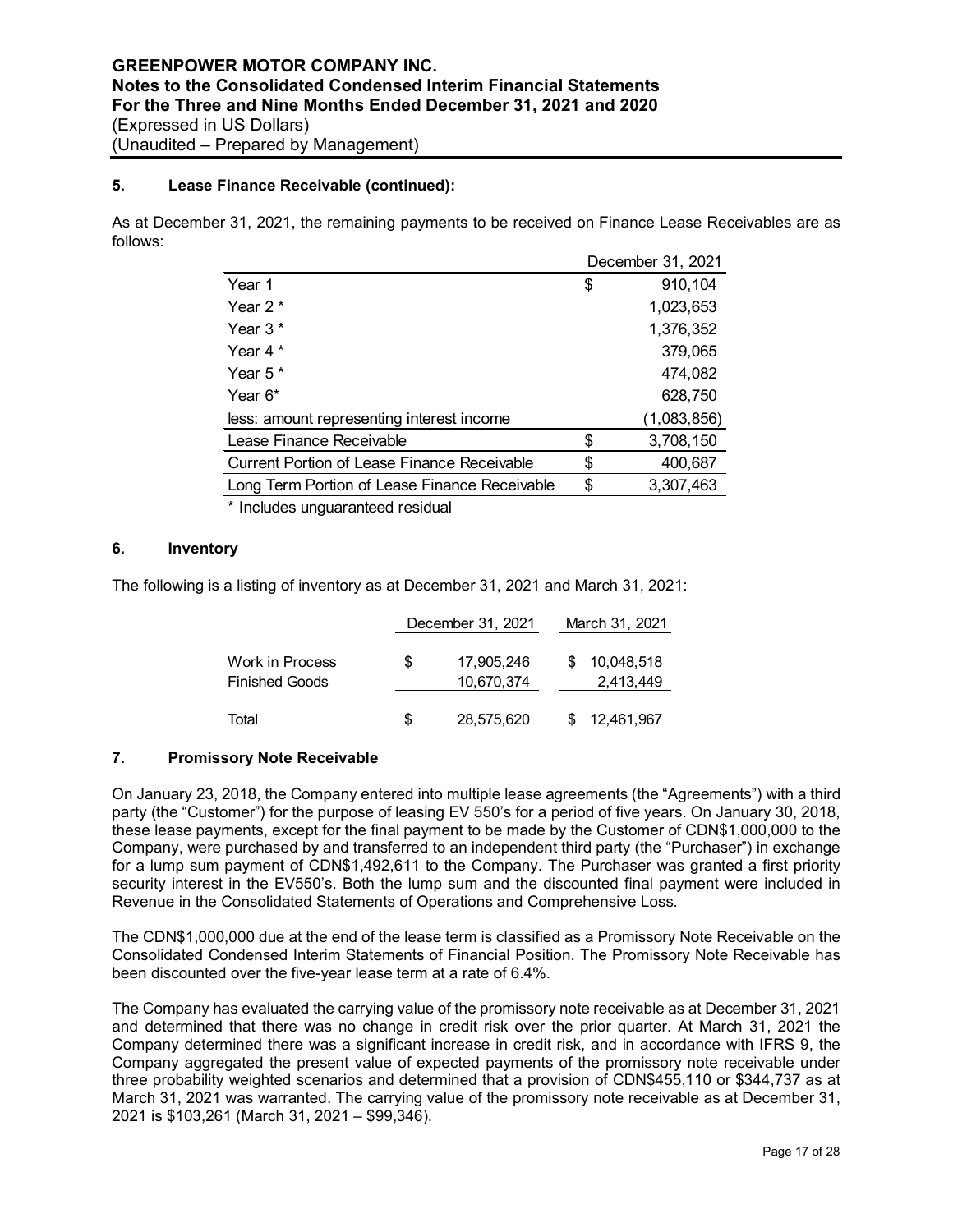## **8. Right of Use Assets and Lease Liabilities**

The Company has recorded Right of Use Assets and Lease Liabilities in its statement of financial position related to properties in California for which the Company has entered into lease agreements that expired in more than one year. The carrying value of Right of Use Assets as at December 31, 2021 is \$169,426 (March 31, 2021 - \$355,178). Rental payments on the Right of Use Assets are discounted using an 8% rate of interest and capitalized on the Consolidated Condensed Interim Statement of Financial Position as Lease Liabilities. The value of the Right of Use Assets is determined at lease inception and include the capitalized lease liabilities, incorporate upfront costs incurred and incentives received, and the value is depreciated over the term of the lease. For the nine months ended December 31, 2021, the Company incurred interest expense of \$15,635 (December 31, 2020 - \$31,671) on the Lease Liabilities, recognized depreciation expense of \$180,752 (December 31, 2020 - \$198,760) on the Right of Use Assets and made total rental payments of \$217,953 (December 31, 2020 - \$233,640). There were no additions to Right of Use Assets during the nine months ended December 31, 2021.

The following table summarizes payments on GreenPower's Lease Liabilities (undiscounted):

| 1 year                                      | \$. | 188.829  |
|---------------------------------------------|-----|----------|
| thereafter                                  |     |          |
| less amount representing interest expense   |     | (4, 496) |
| Lease liability                             |     | 184,333  |
| <b>Current Portion of Lease Liabilities</b> |     | 184,333  |
| Long Term Portion of Lease Liabilities      |     | -        |

Payments on leases that are classified as short-term leases totaled \$39,871 for the quarter ended December 31, 2021 (December 31, 2020 - \$9,198) and were recognized in rent and maintenance expense. The remaining minimum lease payments until the end of leases classified as short-term leases are \$93,788.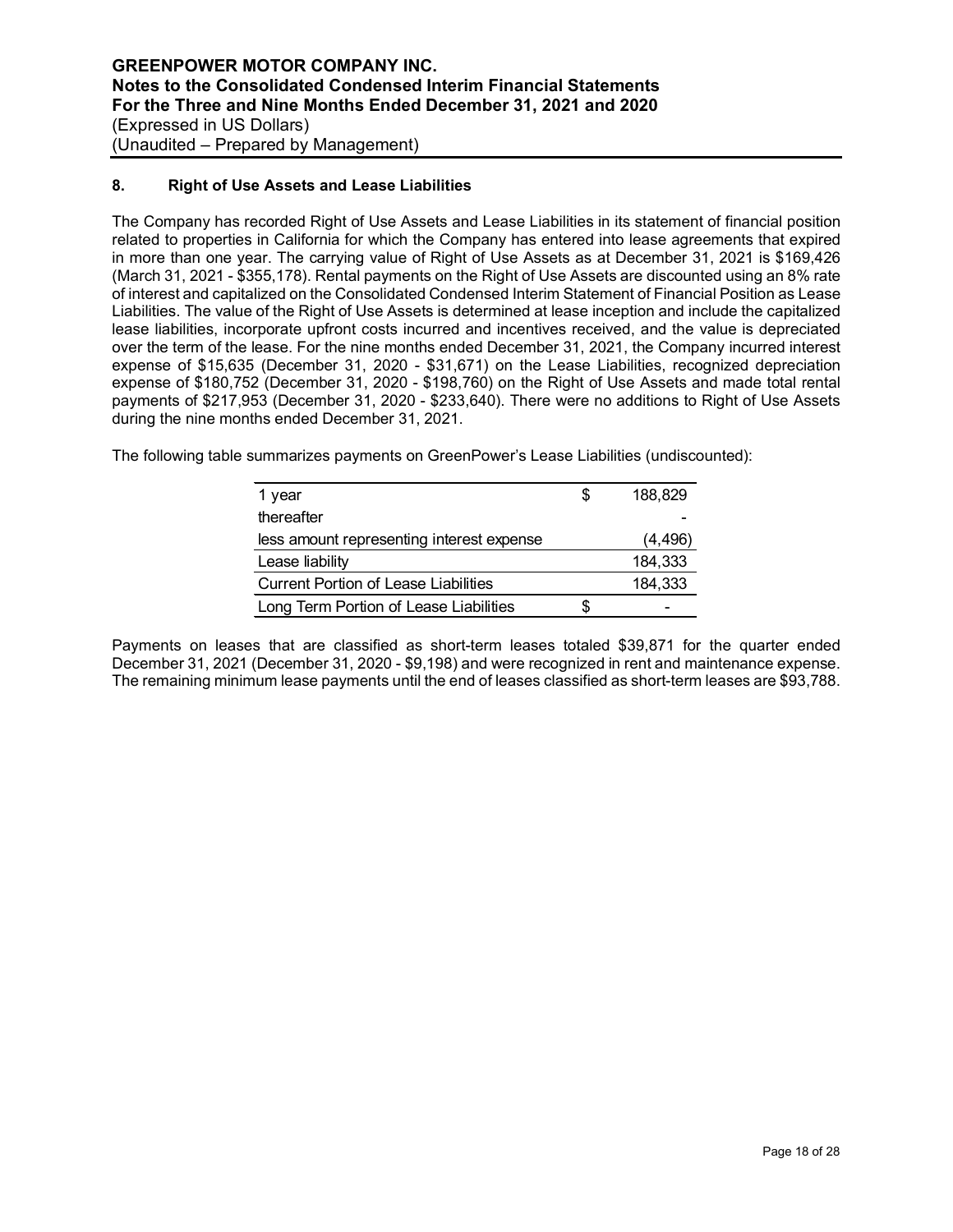## **GREENPOWER MOTOR COMPANY INC. Notes to the Consolidated Condensed Interim Financial Statements For the Three and Nine Months Ended December 31, 2021 and 2020** (Expressed in US Dollars) (Unaudited – Prepared by Management)

## **9. Property and Equipment**

The following is a summary of activities for the nine months ended December 31, 2021:

|                                    |  |         |    |        |             |           |              |               |               |    | Computers           |                 |  | Furniture |  | Demonstration<br><b>Electric Buses</b> |  | EV |  |  | Leasehold |  |
|------------------------------------|--|---------|----|--------|-------------|-----------|--------------|---------------|---------------|----|---------------------|-----------------|--|-----------|--|----------------------------------------|--|----|--|--|-----------|--|
|                                    |  |         |    |        | Automobiles |           | Leased Asset | Equipment     | Land          |    | <b>Improvements</b> | Total           |  |           |  |                                        |  |    |  |  |           |  |
| Cost                               |  |         |    |        |             |           |              |               |               |    |                     |                 |  |           |  |                                        |  |    |  |  |           |  |
| Balance, March 31, 2021            |  | 93,850  | \$ | 60,879 | 245,246     | ,045,305  | 672,151      | 834,514       | \$<br>801,317 | \$ | 51,242              | \$<br>3,804,504 |  |           |  |                                        |  |    |  |  |           |  |
| Additions                          |  | 58,629  |    | 16,010 | 82,927      |           |              | 75,168        |               |    |                     | 232,734         |  |           |  |                                        |  |    |  |  |           |  |
| Transfers from/(to) inventory      |  |         |    |        |             | 1,103,669 |              |               |               |    |                     | 1,103,669       |  |           |  |                                        |  |    |  |  |           |  |
| Disposals                          |  |         |    |        | (3,600)     |           |              |               |               |    |                     | (3,600)         |  |           |  |                                        |  |    |  |  |           |  |
| Foreign exchange translation       |  | (105    |    | (195)  |             |           |              |               |               |    |                     | (300)           |  |           |  |                                        |  |    |  |  |           |  |
| Balance, December 31, 2021         |  | 152,374 | S. | 76,694 | 324,573     | 2,148,974 | 672,151      | 909,682       | \$<br>801,317 | \$ | 51,242              | \$<br>5,137,007 |  |           |  |                                        |  |    |  |  |           |  |
| Depreciation and impairment losses |  |         |    |        |             |           |              |               |               |    |                     |                 |  |           |  |                                        |  |    |  |  |           |  |
| Balance, March 31, 2021            |  | 37,886  | \$ | 25,589 | 40,042      | 216,339   | 634,030      | \$<br>678,437 |               | \$ | 25,605              | \$<br>,657,928  |  |           |  |                                        |  |    |  |  |           |  |
| Depreciation                       |  | 27,066  |    | 7,013  | 26,210      | 56,880    | 24,984       | 57,010        |               |    | 12,770              | 211,933         |  |           |  |                                        |  |    |  |  |           |  |
| Foreign exchange translation       |  | (119)   |    | (38)   |             |           |              |               |               |    |                     | (157)           |  |           |  |                                        |  |    |  |  |           |  |
| Balance, December 31, 2021         |  | 64,833  | \$ | 32,564 | 66,252      | 273,219   | 659,014      | 735,447       |               |    | 38,375              | \$<br>1,869,704 |  |           |  |                                        |  |    |  |  |           |  |
| <b>Carrying amounts</b>            |  |         |    |        |             |           |              |               |               |    |                     |                 |  |           |  |                                        |  |    |  |  |           |  |
| As at, March 31, 2021              |  | 55,964  | \$ | 35,290 | 205,204     | 828,966   | 38,121       | 156,077       | \$ 801,317    |    | 25,637              | \$2,146,576     |  |           |  |                                        |  |    |  |  |           |  |
| As at December 31 2021             |  | 87,541  | \$ | 44,130 | 258,321     | 875,755.  | 13,137       | 174,235       | \$<br>801,317 | S  | 12,867              | \$<br>3,267,303 |  |           |  |                                        |  |    |  |  |           |  |

During the 3 months ended December 31, 2021 the Company transferred 7 EV Stars from inventory to PP&E that are being used for demonstration purposes.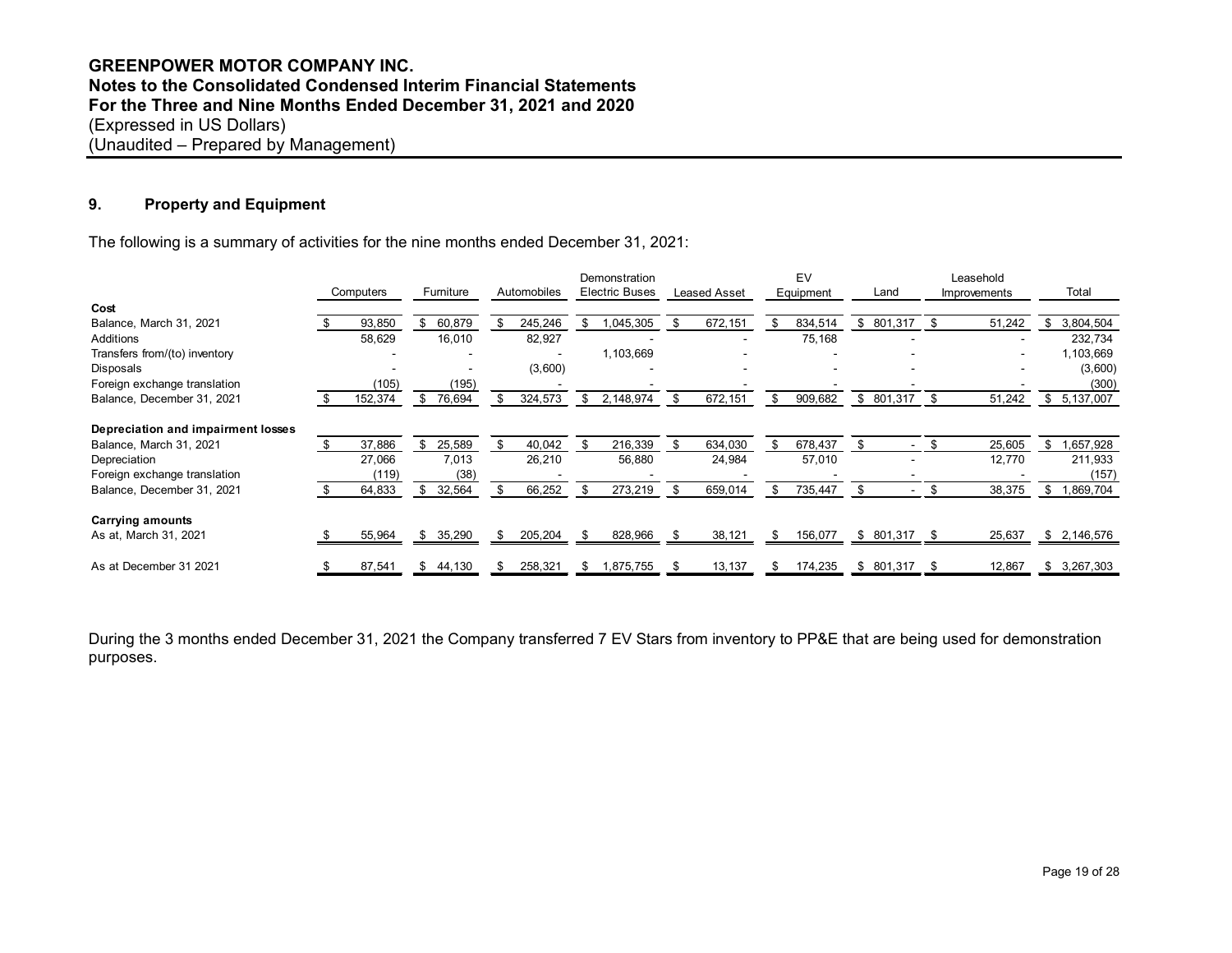## **10. Line of Credit**

As at December 31, 2021 the Company's Line of Credit had a credit limit of up to \$8,000,000 (March 31, 2021 – \$8,000,000). The line of Credit bears interest at the bank's US Base Rate (December 31, 2021 – 3.75%, March 31, 2021 – 3.75%) plus 1.5%.

The Line of Credit is secured by a general floating charge on the Corporation's assets and the assets of one of its subsidiaries, and one of the Company's subsidiaries has provided a corporate guarantee. Two directors of the Company have also provided personal guarantees for a total of \$5,020,000. The availability of the credit limit over \$5,000,000 is subject to margin requirements of a percentage of finished goods inventory and accounts receivable, and these margins are tested on a monthly basis. As of December 31, 2021 the Company had a drawn balance of \$4,104,678 (March 31, 2021 – nil) and available credit of \$3,895,322 (March 31, 2021 - \$8 million) on the Line of Credit.

#### **11. Share Capital**

Authorized Unlimited number of common shares without par value

Unlimited number of preferred shares without par value

#### Share Consolidation

On August 28, 2020 the Company completed a consolidation of its common shares on the basis of seven pre-consolidation shares for one post-consolidation common share. On the same date, the Company's post-consolidation common shares began trading on the Nasdaq stock exchange and ceased trading on the OTCQB exchange in the US, and the post-consolidation shares continued trading on the TSX Venture exchange in Canada. A total of three fractional shares were cancelled as a result of the share consolidation. All references to share and per share amounts in this section have been retroactively restated to give effect to this share consolidation.

#### Issued

During the three months ended December 31, 2021, the Company issued a total of 44,642 shares pursuant to the exercise of warrants and 107,500 shares pursuant to the exercise of stock options.

During the year ended March 31, 2021, the Company issued a total of 5,405,810 common shares, including 1,672,028 shares from the exercise of warrants, 145,537 shares from the exercise of options, 1,703,240 shares from converted debentures and 1,860,000 shares issued in the Company's IPO as well as 25,000 shares issued in a concurrent private placement and an additional 5 net fractional issued as a result of the share consolidation.

On August 28, 2020 the Company announced the pricing of its U.S. initial public offering of 1,860,000 common shares and concurrent private placement of 25,000 common shares, which closed on September 1, 2020. Both the initial public offering and the concurrent private placement priced at \$20.00 per share for gross proceeds of \$37.7 million before underwriting discounts and other costs. On announcement of the IPO the Company completed a consolidation of its common shares on the basis of seven pre-consolidation shares for one post-consolidation share and the Company's shares commenced trading on the Nasdaq stock exchange, ceased trading on the OTCQB exchange, and continued to trade on the TSX Venture Exchange.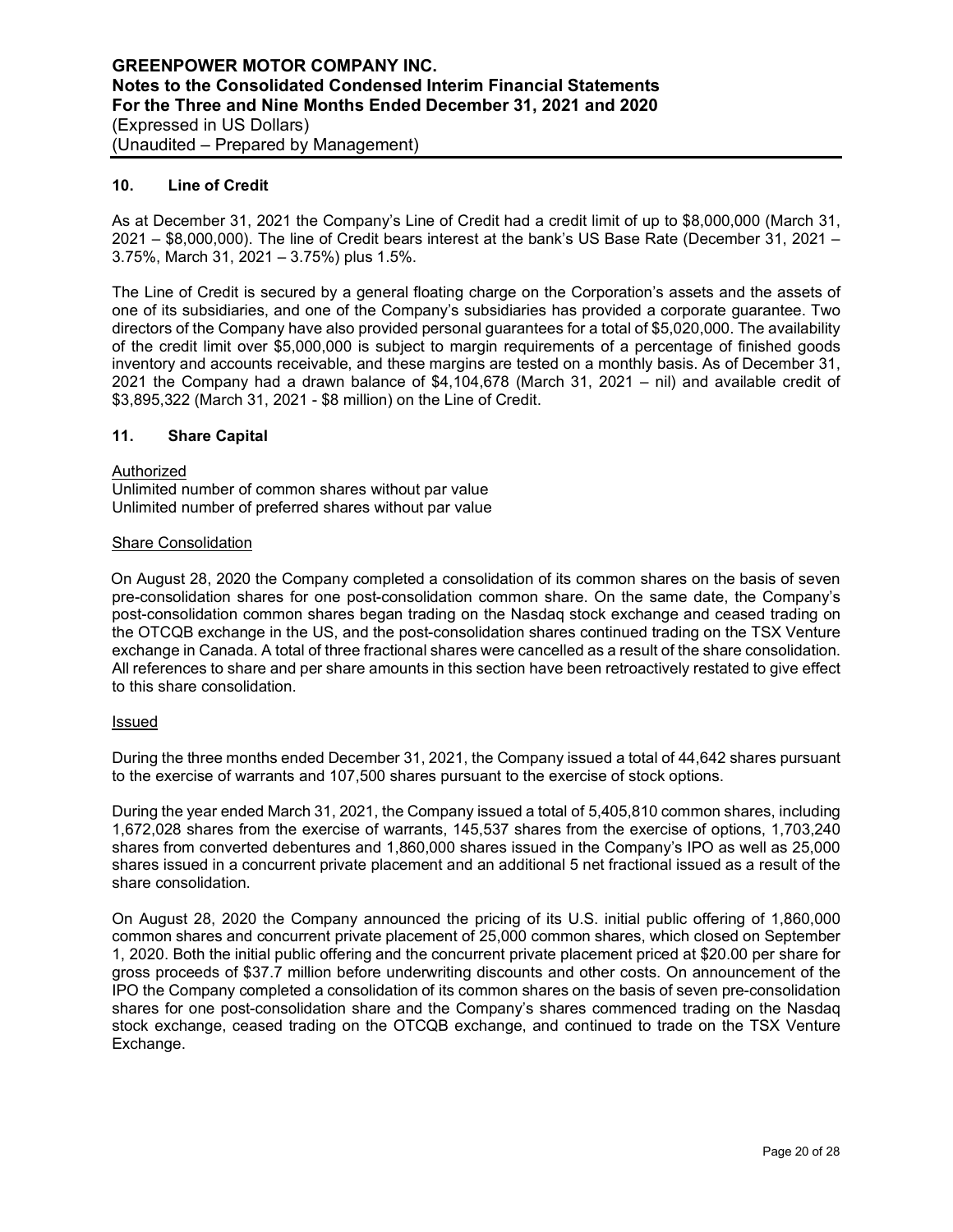## **12. Stock Options**

Weighted Average

The Company has an incentive stock option plan whereby it grants options to directors, officers, employees, and consultants of the Company. On May 14, 2019, the Company replaced its Fixed Stock Option Plan (the "2016 Plan") with a Rolling Stock Option Plan (the "2019 Plan"). Under the terms of the 2019 Plan, the aggregate number of Options that can be granted under the 2019 Plan cannot exceed ten (10%) of the total number of issued and outstanding Shares, calculated on a non-diluted basis. The exercise price of options granted under the 2019 Plan may not be less than the minimum prevailing price permitted by the TSXV policies with a maximum term of 10 years.

The Company completed a seven-for-one share consolidation on August 28, 2020. All figures in this Note have been retroactively restated to give effect to this share consolidation. See Note 2(a) for further details.

On March 9, 2016, the shareholders approved the previous stock option plan which initially allowed for the issuance of up to 1,491,541 shares and which was subsequently further increased to allow up to 2,129,999 shares to be issued under the plan (the "2016 Plan"). Prior to the adoption of the 2016 Plan, the Company had adopted an incentive stock option plan (the "Plan"), whereby it could grant options to directors, officers, employees, and consultants of the Company.

|                    |            | Exercise    | Balance        |         |           | Forfeited  | <b>Balance</b>    |
|--------------------|------------|-------------|----------------|---------|-----------|------------|-------------------|
| <b>Expiry Date</b> |            | Price       | March 31, 2021 | Granted | Exercised | or Expired | December 31, 2021 |
| October 27, 2021   | <b>CDN</b> | \$<br>4.34  | 71,429         |         | (71, 429) |            |                   |
| February 2, 2022   | <b>CDN</b> | \$<br>5.25  | 65,286         |         |           |            | 65,286            |
| May 26, 2022       | <b>CDN</b> | \$<br>5.25  | 148,214        |         |           |            | 148,214           |
| December 18, 2022  | <b>CDN</b> | \$<br>3.15  | 25,000         |         | (10, 714) | ۰          | 14,286            |
| May 4, 2023        | <b>CDN</b> | \$<br>3.50  | 70,357         |         |           |            | 70,357            |
| November 30, 2023  | <b>CDN</b> | \$<br>3.01  | 50.000         |         |           |            | 50,000            |
| February 12, 2024  | <b>CDN</b> | \$<br>3.50  | 78,571         |         | (5, 357)  |            | 73,214            |
| January 30, 2022   | <b>CDN</b> | \$<br>2.59  | 19,643         |         | (1,786)   |            | 17,857            |
| January 30, 2025   | <b>CDN</b> | \$<br>2.59  | 309,822        |         | (17, 143) |            | 292,679           |
| July 3, 2022       | <b>CDN</b> | \$<br>4.90  | 7,143          |         | (7, 143)  |            |                   |
| July 3, 2025       | <b>CDN</b> | \$<br>4.90  | 49.643         |         | (2,857)   | (1, 428)   | 45,358            |
| November 19, 2025  | US         | \$<br>20.00 | 300.000        |         |           |            | 300.000           |

December 4, 2025 US \$ 20.00 20,000 - - - - - - 20,000 May 18, 2026 CDN \$ 19.26 - 173,650 - (21,250) 152,400 December 10, 2026 CDN \$ 16.45 - 693,000 - 693,000<br>Total outstanding 1.215.108 66.650 (116.429) (22.678) 1.942.651 Total outstanding 1,215,108 866,650 (116,429) (22,678) 1,942,651 Total exercisable 882,964 923,386

The Company had the following incentive stock options granted under the 2019 Plan and 2016 Plan that are issued and outstanding as at December 31, 2021:

As at December 31, 2021, there were 282,242 stock options available for issuance under the 2019 plan.

Exercise Price (CDN\$) 69.35 \$17.01 \$3.96 \$18.36 \$13.04 Weighted Average Remaining Life 3.1 years 3.5 years 3.5 years 3.5 years 3.5 years 3.5 years 3.5 years 3.5 years 3.5 years 3.5 years 3.7 years 3.5 years 3.7 years 3.7 years 3.7 years 3.7 years 3.7 years 3.7 years 3.7 years

During the three months ended December 31, 2021, the Company incurred share-based compensation expense with a measured fair value of \$1,109,505 (December 31, 2021 - \$570,789). The fair value of the options granted and vested were recorded as share-based payments on the Consolidated Condensed Interim Statements of Operations and Comprehensive Loss. During the nine months ended December 31, 2021, the Company incurred share-based compensation expense with a measured fair value of \$2,787,822 (December 31, 2020 - \$820,567). The fair value of the options granted and vested were recorded as sharebased payments on the Consolidated Condensed Interim Statements of Operations and Comprehensive Loss.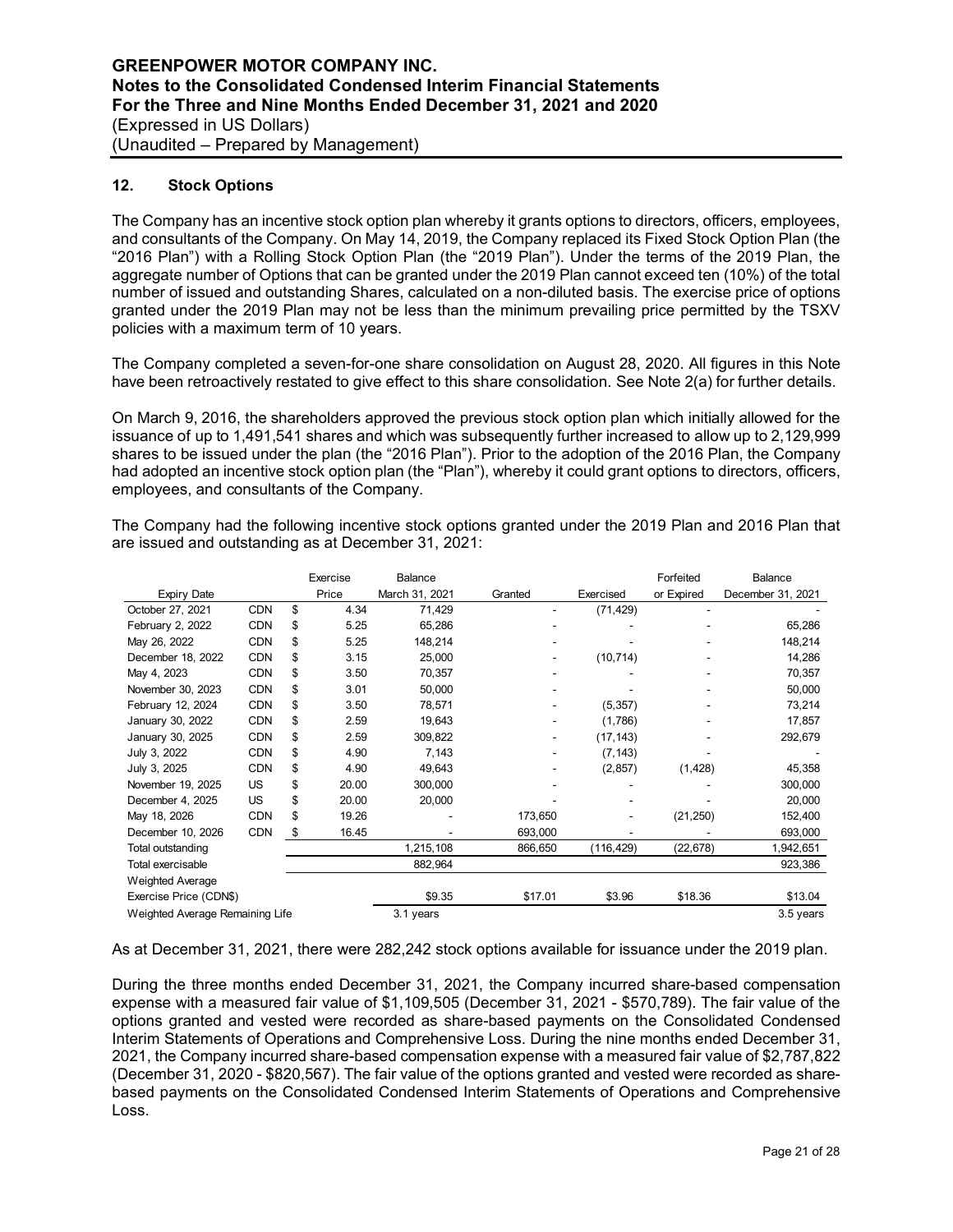## **12. Stock Options (Continued)**

Subsequent to the end of the quarter the following shares were issued from the exercise of stock options (Note 22):

- 14,286 shares were issued to each of four of GreenPower's directors at a price of CDN\$5.25 per share pursuant to the exercise of options: Malcolm Clay, David Richardson, Mark Achtemichuk and Fraser Atkinson (Chairman and CEO), and
- 8,035 shares were issued pursuant to the exercise of stock options at a weighted average price of CDN\$3.31 per share pursuant to the exercise of stock options, and
- 25,999 stock options exercisable at a weighted average exercise price of CDN\$3.42 expired unexercised or were forfeited.

## **13. Warrants**

As at December 31, 2021, the Company had outstanding warrants, enabling the holders to acquire common shares as follows:

|                         | <b>Exercise</b>   | <b>Balance</b> |               |                  |                          | <b>Balance</b>    |
|-------------------------|-------------------|----------------|---------------|------------------|--------------------------|-------------------|
| <b>Expiry Date</b>      | Price             | March 31, 2021 | <b>Issued</b> | <b>Exercised</b> | <b>Expired</b>           | December 31, 2021 |
| June 29, 2021           | <b>CDN \$4.55</b> | 628,571        |               | (628, 571)       | $\overline{\phantom{0}}$ |                   |
| September 25, 2021      | CDN \$3.50        | 491,072        |               | (491,071)        | (1)                      | ٠                 |
| October 12, 2021        | CDN \$3.50        | 53,571         |               | (53, 571)        |                          | ۰                 |
| March 14, 2022          | CDN \$4.20        | 685,714        | ۰             |                  | $\overline{\phantom{a}}$ | 685,714           |
| May 6, 2023             | USD \$2.6677      | 53,035         |               | (53,026)         | (9)                      |                   |
| May 8, 2023             | USD \$2.6677      | 13,703         |               | (13,703)         |                          |                   |
| Total outstanding       |                   | 1,925,666      |               | (1,239,942)      | (10)                     | 685,714           |
| <b>Weighted Average</b> |                   |                |               |                  |                          |                   |
| Exercise Price (CDN\$)  |                   | 4.06           | NA \$         | 4.03             | S<br>3.41 <sup>5</sup>   | 4.20              |
| Weighted Average Life   |                   | 0.6 years      |               |                  |                          | 0.2 years         |

During the quarter ended December 31, 2021 GreenPower issued a total of 44,642 shares pursuant to the exercise of warrants at a price of CDN \$3.50 per share.

## **14. Promissory Note Payable**

During the year ended March 31, 2017, the Company issued a \$594,000 promissory note (the "Note") to the City of Porterville to acquire land (Note 9). The Note bears interest at 2.0% per annum and is payable in blended monthly installments of \$5,463, which began on November 1, 2016, and the final blended monthly instalment payment under the Promissory Note was made on October 1, 2021. As at December 31, 2021 a final balloon payment of \$311,764 was due under the promissory note, and the Company was working with the City to arrange for the release of its security interest in the land concurrent with the final balloon payment. During the three months ended December 31, 2021, the Company incurred \$526 of interest on the note (December 31, 2020 - \$1,845). This amount is included in Interest and Accretion on the Consolidated Condensed Interim Statements of Operations and Comprehensive Loss. Subsequent to the end of the quarter the Company paid the final instalment on the Promissory Note Payable (Note 23).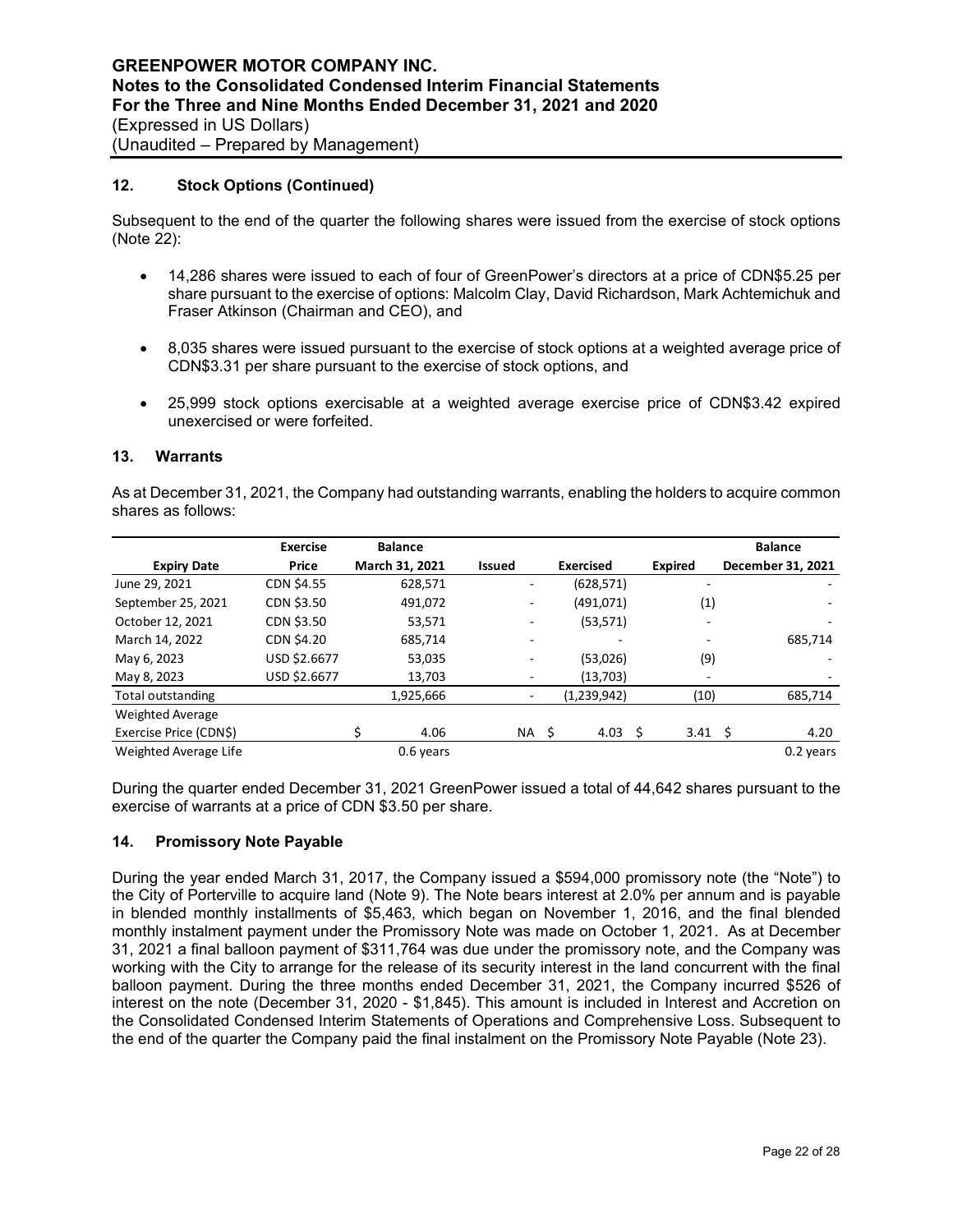#### **15. Deferred Revenue**

The Company recorded Deferred Revenue of \$23,714 for invoices issued to customers for the sale of allelectric buses which were not delivered as at December 31, 2021 (March 31, 2021 - \$125,005).

|                                                 |                   | Three months ended |                   | Nine months ended | Year ended     |
|-------------------------------------------------|-------------------|--------------------|-------------------|-------------------|----------------|
|                                                 | December 31, 2021 |                    | December 31, 2021 |                   | March 31, 2021 |
| Deferred Revenue, beginning balance             | S                 | 677.129            |                   | 125,005           | 426,157        |
| Additions to deferred revenue during the period |                   | -                  |                   | 802.413           | 187,535        |
| Deposits returned                               |                   | (13,002)           |                   | (75,046)          |                |
| Revenue recognized from deferred revenue        |                   | (640,413)          |                   | (828, 658)        | (488,687)      |
| Deferred Revenue, end of period                 | \$                | 23.714             |                   | 23.714            | 125.005        |

#### **16. Financial Instruments**

The Company's financial instruments consist of cash and restricted cash, accounts receivable, lease finance receivables, promissory note receivable, line of credit, accounts payable and accrued liabilities, promissory note payable, and lease liabilities.

Financial instruments measured at fair value are classified into one of three levels in the fair value hierarchy according to the relative reliability of the inputs used to estimate the fair values. The three levels of the fair value hierarchy are:

Level 1: Unadjusted quoted prices in active markets for identical assets and liabilities;

- Level 2: Inputs other than quoted prices that are observable for the asset or liabilities either directly or indirectly; and
- Level 3: Inputs that are not based on observable market data

The Company does not currently hold any financial instruments measured at fair value on the Consolidated Condensed Interim Statements of Financial Position. The fair value of these financial instruments approximates their carrying value, unless otherwise noted.

#### **Overview**

The Company has exposure to the following financial instrument related risks.

## **Credit risk**

The Company's exposure to credit risk is on its cash, accounts receivable, promissory note receivable, and on its lease finance receivables. The maximum exposure to credit risk is their carrying amounts in the consolidated condensed interim financial statements.

Cash and restricted cash consists of cash bank balances held in major financial institutions in Canada and the United States with a high credit quality and therefore the Company is exposed to minimal risk. The Company assesses the credit risk of its account receivable, lease finance receivables and promissory note receivable at each reporting period end and on an annual basis. As at December 31, 2021 the Company recognized an allowance for credit losses, net of recoveries, of \$135,755, against its accounts receivable (December 31, 2020 – \$8,278) (Note 4).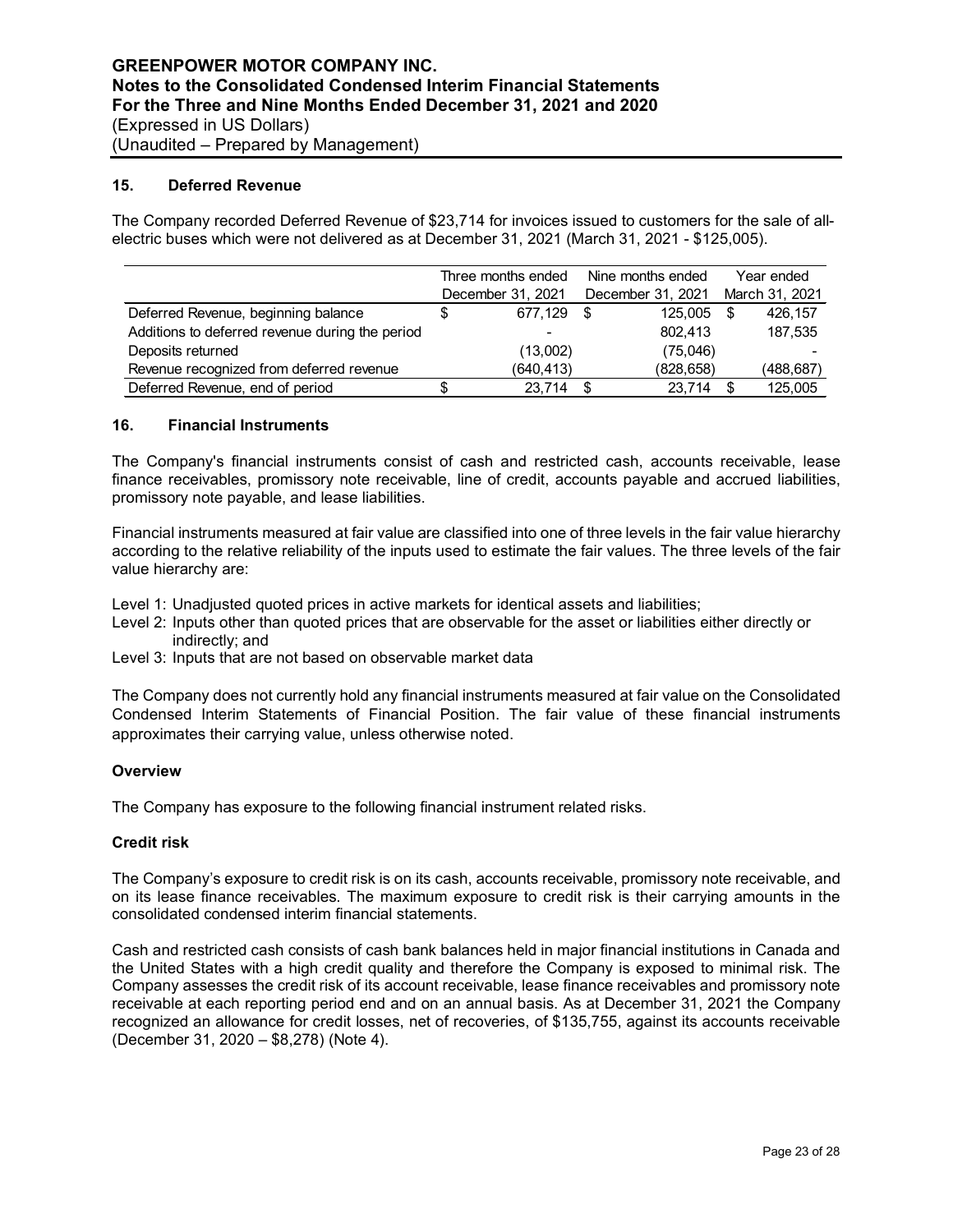## **16. Financial Instruments (Continued)**

#### **Liquidity risk**

The Company tries to ensure that there is sufficient capital in order to meet short-term business requirements, after taking into account the Company's cash balances and available liquidity on the Company's \$8 million operating line of credit. The Company's cash is invested in bank accounts at major financial institutions in Canada and the United States and is available on demand. The Company will continue to rely on additional financings to further its operations and meet its capital requirements.

#### **Market risks**

Market risk is the risk of loss that may arise from changes in market factors such as interest rates and foreign exchange. The Company is exposed to interest rate risk with respect to its Line of Credit (Note 10).

The Company is exposed to foreign exchange risk as it conducts business in both the United States and Canada. Management monitors its foreign currency balances, but the Company does not engage in any hedging activities to reduce its foreign currency risk.

At December 31, 2021, the Company was exposed to currency risk through the following financial assets and liabilities in CDN Dollars.

| Cash                                     | S   | 56.609     |
|------------------------------------------|-----|------------|
| Accounts Receivable                      | \$. | 119.960    |
| Lease Finance Receivable                 | \$. | 101.913    |
| <b>Promissory Notes Receivable</b>       | \$. | 130.909    |
| Accounts Payable and Accrued Liabilities | \$. | (138, 898) |

The CDN/USD exchange rate as at December 31, 2021 was \$0.7888 (March 31, 2021 - \$0.7952). Based on the net exposure and assuming all other variables remain constant, a 10% change in the appreciation or depreciation of the Canadian dollar relative to the US dollar would result in a change of approximately \$21,300 to other comprehensive income/loss.

## **17. Capital Management**

The Company's capital management objective is to obtain sufficient capital to develop new business opportunities for the benefit of its shareholders. To meet these objectives, management monitors the Company's ongoing capital requirements on specific business opportunities on a case-by-case basis. The capital structure of the Company consists of cash, operating line of credit, and equity attributable to common shareholders, consisting of issued share capital and deficit.

During the second quarter of fiscal 2021 the Company completed an initial public offering and concurrent private placement for gross proceeds of US\$37.7 million less underwriting discounts and offering costs. As at December 31, 2021, the Company had a cash and restricted cash balance of \$319,907, working capital of \$29,385,551, accumulated deficit of (\$39,558,755), and shareholder's equity of \$35,372,237. Subject to market conditions and other factors the Company may raise additional capital in the future to fund and grow its business for the benefit of shareholders. The Company is subject to externally imposed capital requirements with respect to its line of credit (Note 10).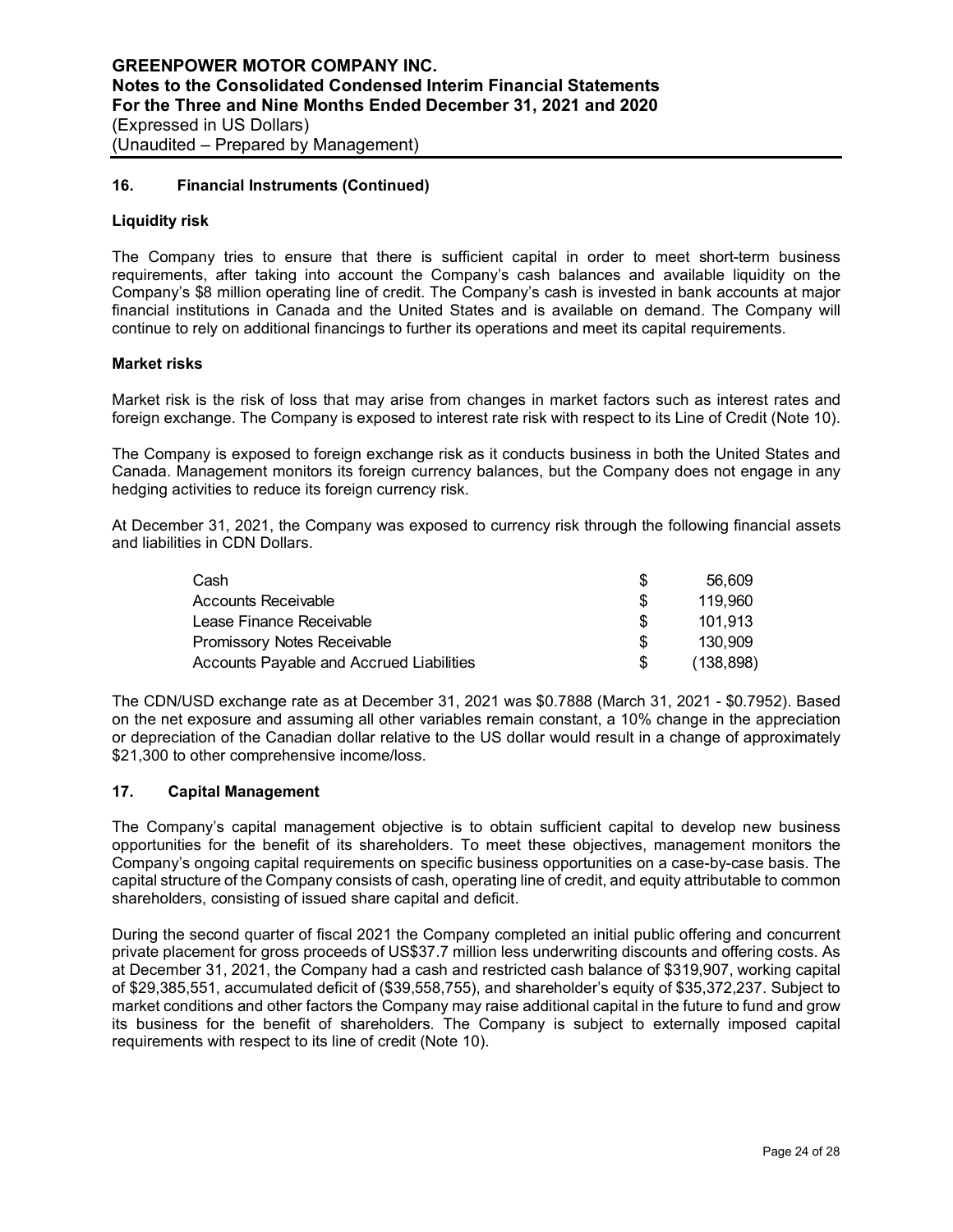#### **18. Related Party Transactions**

A summary of compensation and other amounts paid to directors, officers and key management personnel is as follows:

|                           | <b>For the Nine Months Ended</b>    |           |    |           |  |  |  |  |  |  |
|---------------------------|-------------------------------------|-----------|----|-----------|--|--|--|--|--|--|
|                           | December 31, 2021 December 31, 2020 |           |    |           |  |  |  |  |  |  |
|                           |                                     |           |    |           |  |  |  |  |  |  |
| Salaries and Benefits (1) | S                                   | 361,160   | -S | 370,763   |  |  |  |  |  |  |
| Consulting fees (2)       |                                     | 255,000   |    | 220,954   |  |  |  |  |  |  |
| Options Vested (3)        |                                     | 1,589,476 |    | 673,213   |  |  |  |  |  |  |
| Other (4)                 |                                     |           |    | 5,749     |  |  |  |  |  |  |
| Total                     |                                     | 2,205,636 |    | 1,270,679 |  |  |  |  |  |  |

- 1) Salaries and benefits incurred with directors and officers are included in Administrative fees on the Consolidated Condensed Interim Statements of Operations and Comprehensive Loss.
- 2) Consulting fees included in Administrative Fees on the Consolidated Condensed Interim Statements of Operations and Comprehensive Loss are paid to the Chairman and CEO for management consulting services, as well as Director's Fees paid to GreenPower's four independent directors.
- 3) Amounts recognized for related party stock-based compensation are included in Share-based payments on the Consolidated Condensed Interim Statements of Operations and Comprehensive Loss.
- 4) Other fees for truck and trailer rentals paid to a company that the CEO and Chairman of GreenPower was previously an officer and director and the former CEO of GreenPower is an officer and director. These costs are included in Transportation costs on the Consolidated Condensed Interim Statements of Operations and Comprehensive Loss.

Accounts payable and accrued liabilities at December 31, 2021 included \$98,756 (March 31, 2021 – \$95,741) owed to officers, directors, and companies controlled by officers and directors, and shareholders, which is non-interest bearing, unsecured and has no fixed terms of repayment.

A director of the Company and the Company's CEO and Chairman have each provided personal guarantees of \$2,510,000, or \$5,020,000 in total to support the Company's \$8 million line of credit. In consideration for these guarantees, in June 2018 the Company issued 628,571 non-transferrable common share purchase warrants exercisable at an exercise price of CDN \$4.55 per share that were exercised during the quarter ended June 30, 2021, and in March 2019 the Company issued 685,714 non-transferrable common share purchase warrants exercisable at an exercise price of CDN \$4.20 per share that expire on March 14, 2022.

On May 31, 2021 the Company issued 342,857 shares to Countryman Investments Ltd., a company beneficially owned by David Richardson, a director of GreenPower, pursuant to the exercise of 342,857 warrants at a price of CDN \$4.55 per warrant, for gross proceeds of CDN \$1,559,999.

On June 14, 2021 the Company issued 285,714 shares to KFS Capital LLC, a company beneficially owned by Fraser Atkinson, the Chairman and CEO of GreenPower, pursuant to the exercise of 285,714 warrants at a price of CDN \$4.55 per warrant, for gross proceeds of CDN \$1,299,999.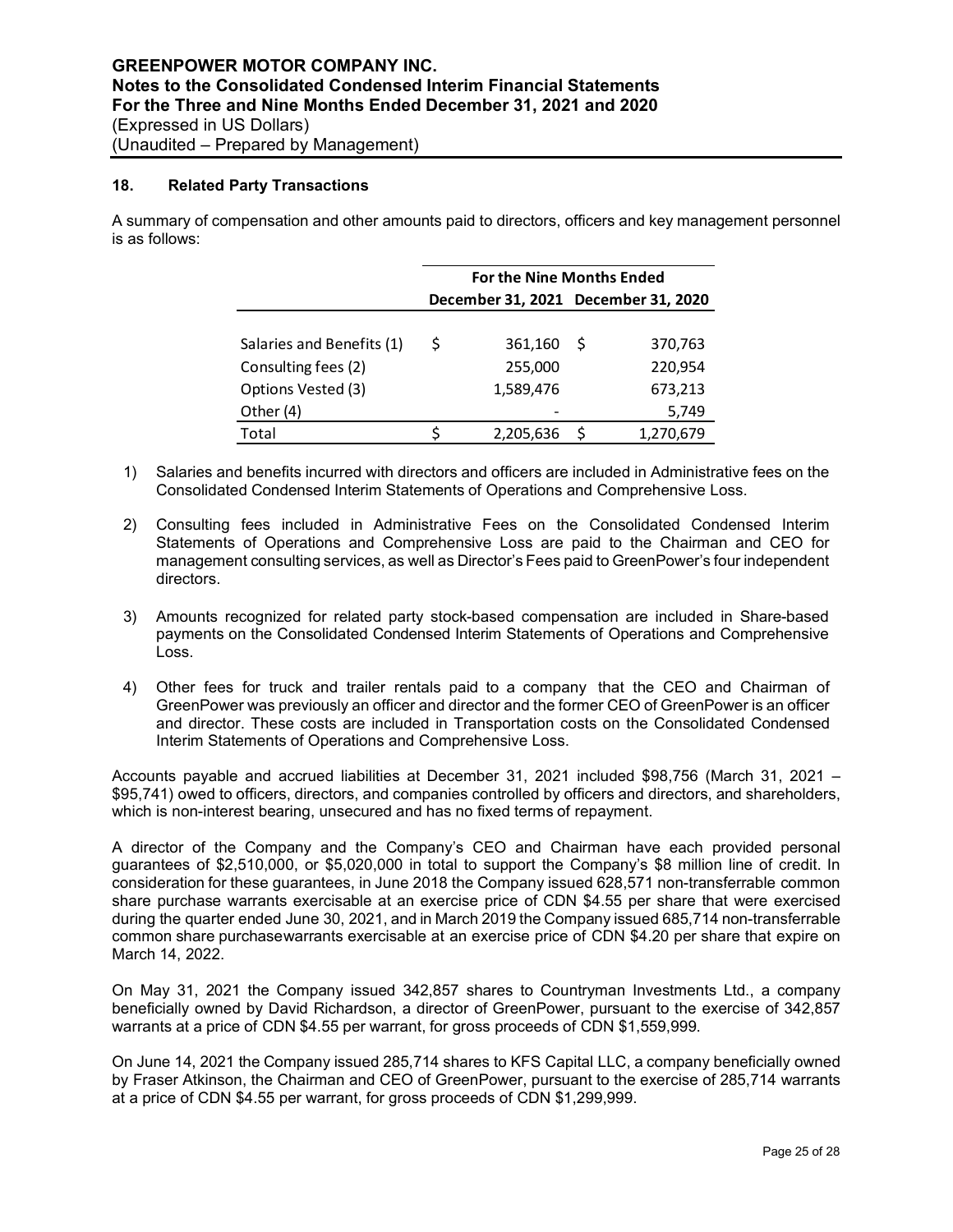#### **18. Related Party Transactions (continued)**

On August 24, 2021 the Company issued 357,143 shares to Countryman Investments Ltd., a company beneficially owned by David Richardson, a director of GreenPower, pursuant to the exercise of 357,143 warrants at a price of CDN \$3.50 per warrant, for gross proceeds of CDN \$1,250,001.

On August 27, 2021 the Company issued 80,357 shares to KFS Capital LLC, a company beneficially owned by Fraser Atkinson, the Chairman and CEO of GreenPower, pursuant to the exercise of 80,357 warrants at a price of CDN \$3.50 per warrant, for gross proceeds of CDN \$281,250.

On September 20, 2021 the Company issued 53,571 shares to Malcolm Clay, a director of GreenPower, pursuant to the exercise of 53,571 warrants at a price of CDN \$3.50 per warrant, for gross proceeds of CDN \$187,499.

On October 12, 2021 the Company issued 71,429 shares to Brendan Riley, the President and Director of GreenPower pursuant to the exercise of stock options, at a price of CDN \$4.34 per share for gross proceeds of CDN \$310,002.

On December 10, 2021 50,000 options were issued to each of seven officers and directors, for a total of 350,000 options, each exercisable at CDN\$16.45 per share and expiring on December 10, 2026.

On December 23, 2021, the Company issued 10,000 shares to Michael Sieffert, the CFO of GreenPower pursuant to the exercise of stock options, at a price of CDN \$2.59 per share for gross proceeds of CDN \$25,900.

Subsequent to the end of the quarter, 14,286 shares were issued to each of four of GreenPower's directors at a price of CDN\$5.25 per share pursuant to the exercise of options: Malcolm Clay, David Richardson, Mark Achtemichuk and Fraser Atkinson (Chairman and CEO), (Note 22).

These transactions were measured at the exchange amount, which is the amount agreed upon by the transacting parties.

#### **19. Income Taxes**

Income tax expense is recognized based on management's best estimate of weighted average annual income tax rate for the full financial year applied to the pre-tax income of the reporting period. The Company's effective tax rate for the period ended December 31, 2021 was 27.00%.

As at December 31, 2021 and March 31, 2021 the Company has approximately \$14,100,000 and \$10,400,000 respectively, of non-capital losses carry forwards available to reduce Canadian taxable income for future years. As at December 31, 2021 and March 31, 2021 the Company has approximately \$19,600,000 and \$15,300,000, respectively, of net operating losses carry forwards available to reduce future taxable income in the United States. The losses in Canada and United States expire between 2030 and 2042 if unused.

The potential benefits of these carry-forward non-capital losses has not been recognized in these consolidated condensed interim financial statements as it is uncertain whether there will be sufficient future taxable profit that will allow the deferred tax asset to be recovered.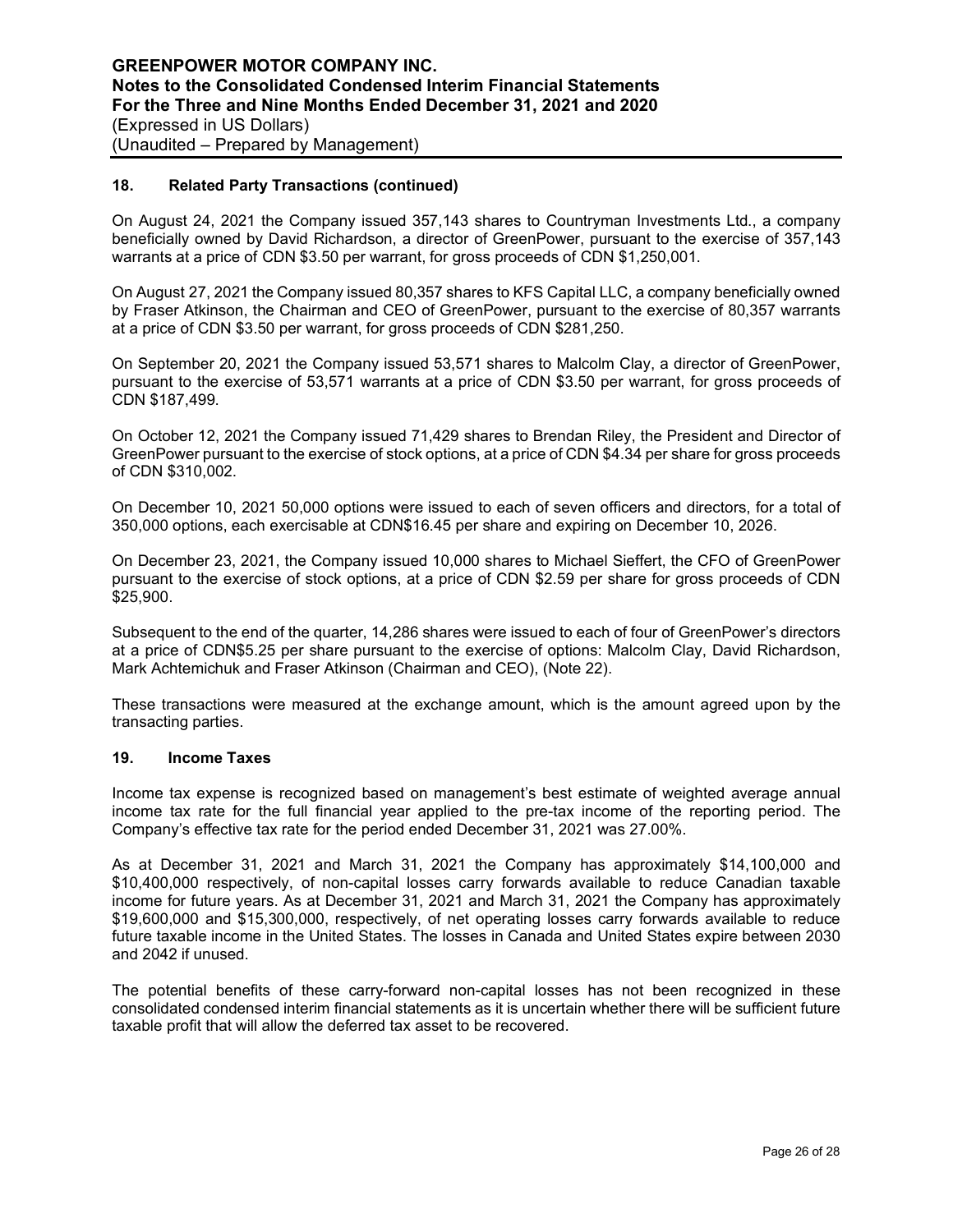## **20. Segmented Information and Other Additional Disclosures**

The Company operates in one reportable operating segment, being the manufacture and distribution of allelectric transit, school and charter buses.

During the three-month period ended December 31, 2021, the Company was economically dependent on three (December 31, 2020 – two) customer(s) who accounted for more than 10% of revenue from continuing operations and accounted for approximately 77% of revenue (December 31, 2020: 89%).

The Company's revenues allocated by geography for the three and nine months ended December 31, 2021 and 2020 are as follows:

|                          | For the Three Months Ended |                                     |      |           |  |  |  |  |  |
|--------------------------|----------------------------|-------------------------------------|------|-----------|--|--|--|--|--|
|                          |                            | December 31, 2021 December 31, 2020 |      |           |  |  |  |  |  |
|                          |                            |                                     |      |           |  |  |  |  |  |
| United States of America | \$                         | 4,724,236                           | \$   | 2,195,633 |  |  |  |  |  |
| Canada                   |                            | 589,116                             |      | 203,148   |  |  |  |  |  |
|                          |                            |                                     |      |           |  |  |  |  |  |
| Total                    | \$                         | 5,313,352                           | - \$ | 2,398,781 |  |  |  |  |  |
|                          |                            |                                     |      |           |  |  |  |  |  |
|                          |                            | For the Nine Months Ended           |      |           |  |  |  |  |  |
|                          |                            | December 31, 2021 December 31, 2020 |      |           |  |  |  |  |  |
|                          |                            |                                     |      |           |  |  |  |  |  |
| United States of America | \$                         | 11,319,312                          | \$   | 7,279,358 |  |  |  |  |  |
| Canada                   | \$                         | 1,095,005                           | \$   | 227,089   |  |  |  |  |  |
|                          |                            |                                     |      |           |  |  |  |  |  |
| Total                    | \$                         | 12,414,317                          | \$   | 7.506.447 |  |  |  |  |  |

As at December 31, 2021 and March 31, 2021 the majority of the Company's consolidated non-current assets, being property and equipment, are located in the United States.